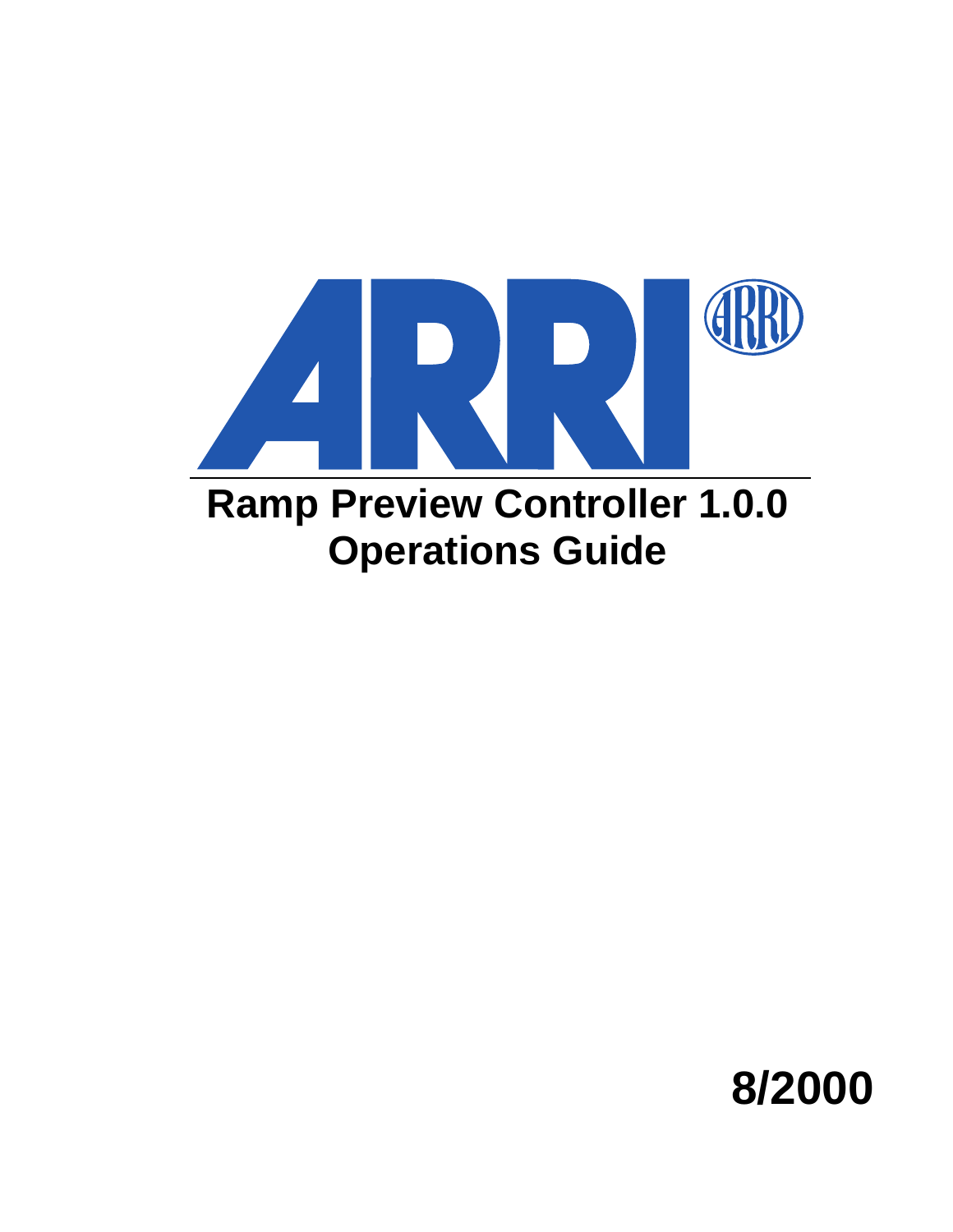# **Table of Contents**

|  | .6 |
|--|----|
|  |    |
|  |    |
|  |    |
|  |    |

# Part 1: How To...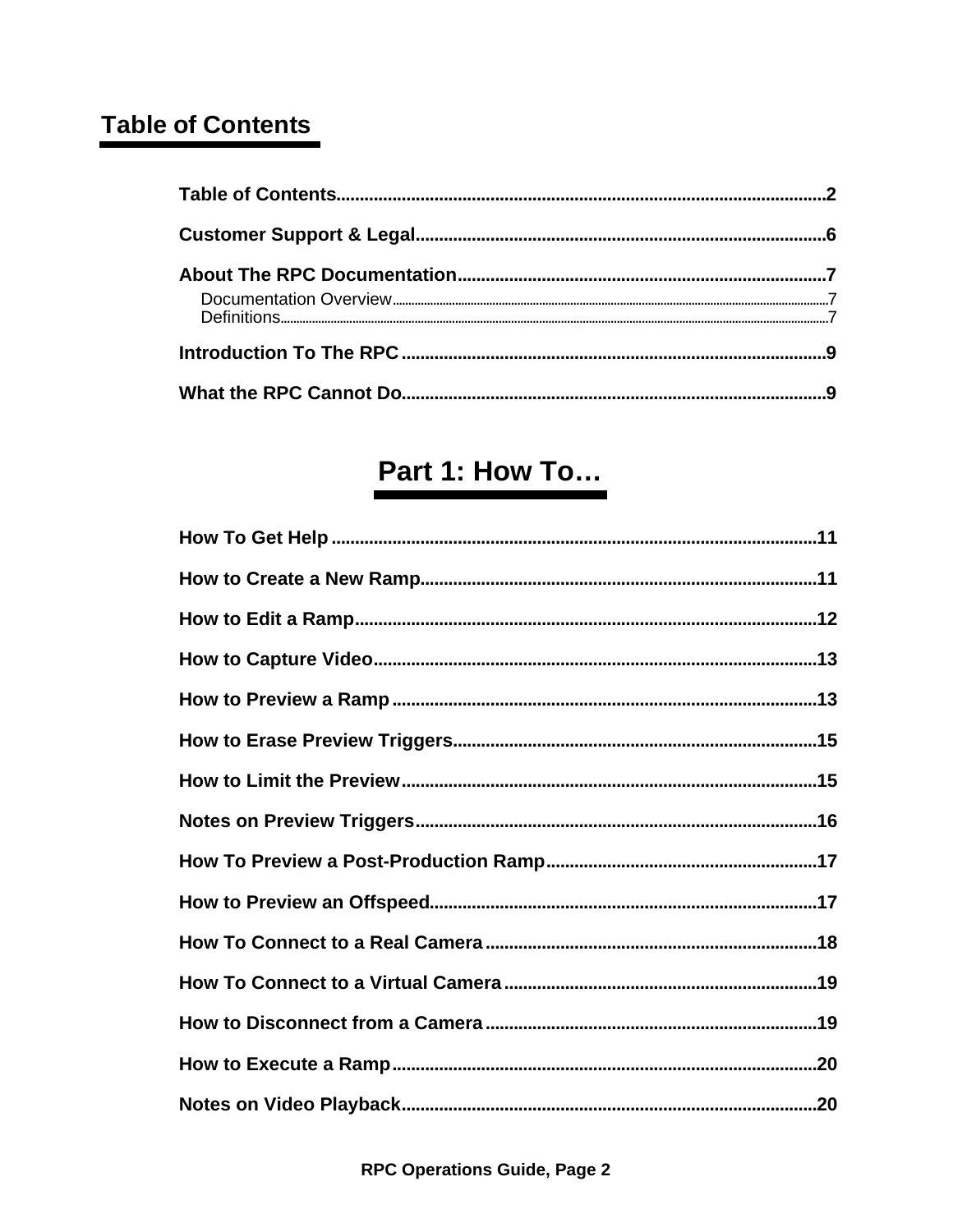# Part 2: Reference

| .22 |
|-----|
|     |
|     |
|     |
|     |
|     |
|     |
|     |
|     |
|     |
|     |
|     |
|     |
|     |
|     |
|     |
|     |
|     |
|     |
|     |
|     |
|     |
|     |
|     |
|     |
|     |
|     |
|     |
|     |
|     |
|     |
|     |
|     |
| .31 |
|     |
|     |
|     |
|     |
|     |
|     |
|     |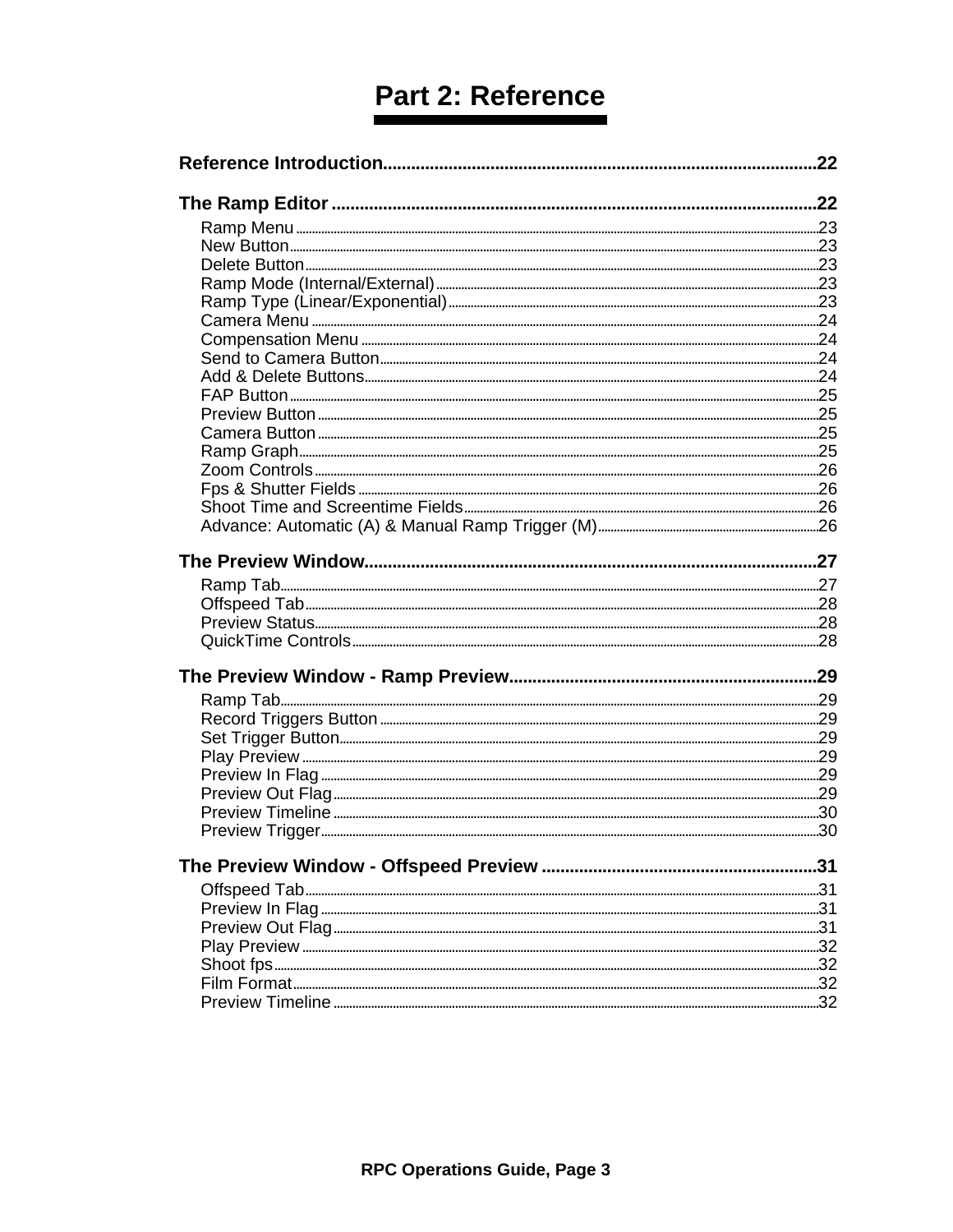| When Camera Menu is set to "None": Film Format for Film Calculation 39 |     |
|------------------------------------------------------------------------|-----|
|                                                                        |     |
|                                                                        | 41  |
|                                                                        |     |
|                                                                        | .42 |
|                                                                        |     |
|                                                                        |     |
|                                                                        |     |
|                                                                        | 42  |
|                                                                        |     |
|                                                                        |     |
|                                                                        |     |
|                                                                        | .43 |
|                                                                        |     |
|                                                                        |     |
|                                                                        |     |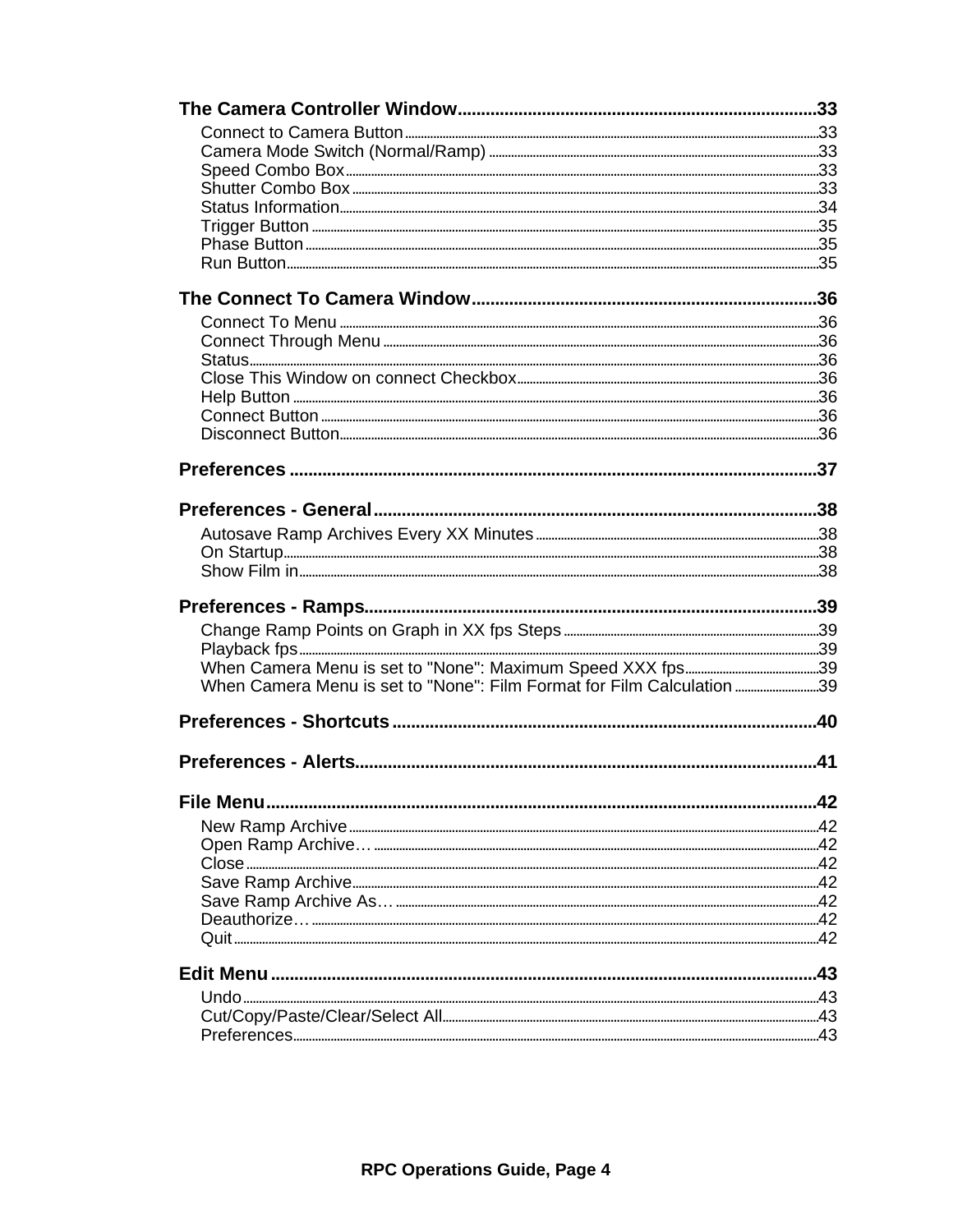| A5 هات المستقدمات المستقدمات المستقدمات المستقدمات المستقدمات المستقدمات المستقدمات المستقدمات المستقدمات المس<br>45 هـ المستقدمات المستقدمات المستقدمات المستقدمات المستقدمات المستقدمات المستقدمات المستقدمات المستقدمات المستق |  |
|-----------------------------------------------------------------------------------------------------------------------------------------------------------------------------------------------------------------------------------|--|
|                                                                                                                                                                                                                                   |  |
|                                                                                                                                                                                                                                   |  |
|                                                                                                                                                                                                                                   |  |
|                                                                                                                                                                                                                                   |  |
|                                                                                                                                                                                                                                   |  |
|                                                                                                                                                                                                                                   |  |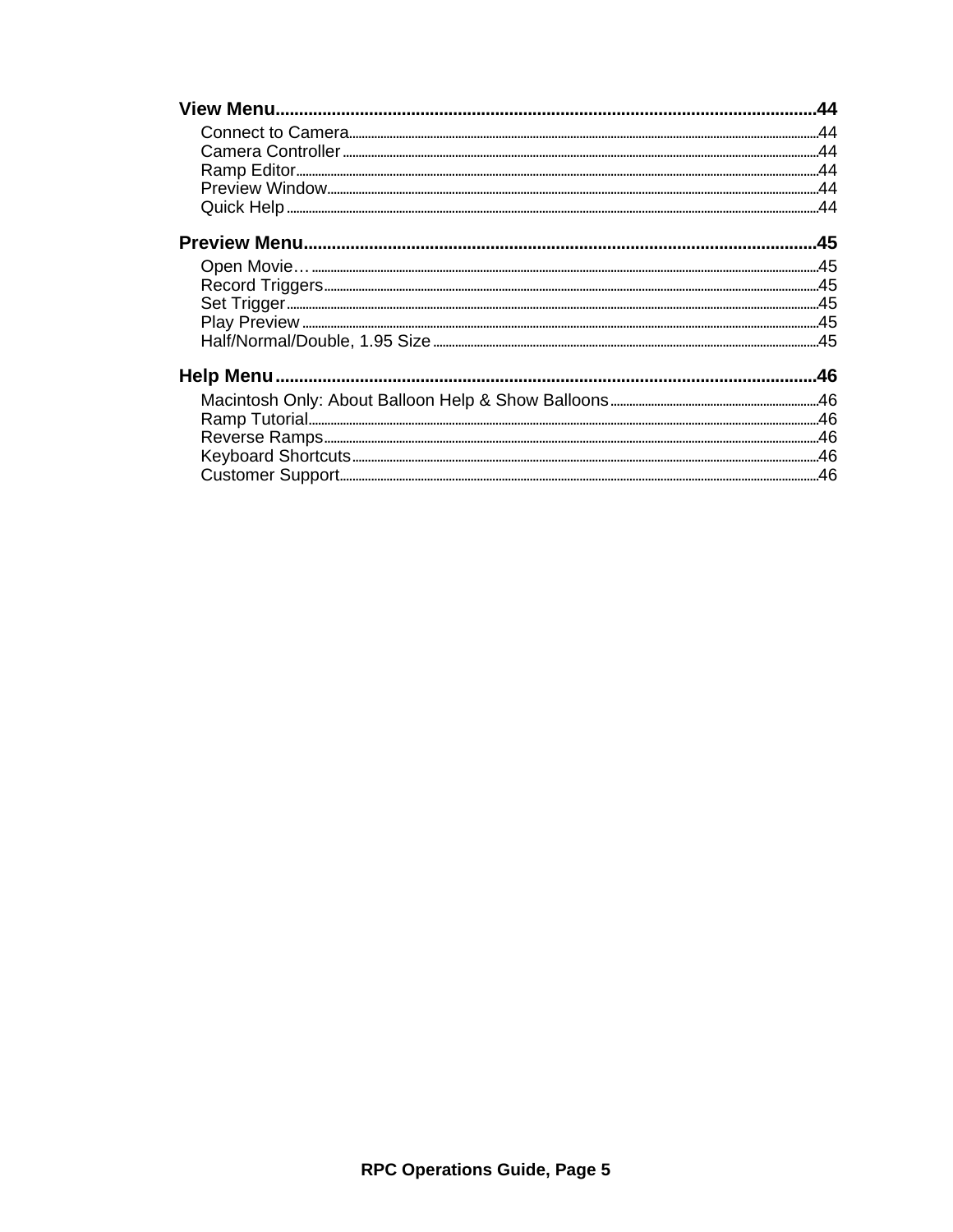# **Customer Support & Legal**

For technical support, send an email to rpc@arri.com, or contact one of the following ARRI affiliates:

| Germany        | Arnold & Richter Cine Technik<br>Türkenstraße 89, D-80799 Munich, Germany<br>Voice phone: +49 (0)89 3809-0, FAX: +49 (0)89 3809-1244<br>Email: webmaster@arri.de            |
|----------------|-----------------------------------------------------------------------------------------------------------------------------------------------------------------------------|
| Canada         | <b>ARRI Canada Limited</b><br>415 Horner Avenue, Unit 11, Toronto, Ontario, M8W 4W4 Canada<br>Voice phone: +416 255 3335, FAX: +416 255 3399<br>Email: email@arrican.com    |
| <b>England</b> | ARRI GB Ltd.<br>1-3 Airlinks, Spitfire Way, Heston, Middlesex, TW5 9NR, England<br>Voice phone: +44 (0) 181 848 8881, FAX: +44 (0) 181 561 1312<br>Email: Info@arri-gb.com  |
| <b>Italy</b>   | ARRI Italia S.r.l., Head Office<br>Edison 318, 20099 Sesto San Giovanni (Milan), Italy<br>Voice Phone: +39 (02) 262 271 75, FAX: +39 (02) 242 1692<br>Email: $info@arri.it$ |
|                | ARRI Italia S.r.I.<br>Via Placonia 97, 00040 Morena (Rome), Italy<br>Voice Phone: +39 (06) 79 89 021, FAX: +39 (06) 79 89 02 206<br>Email: $info@arri.it$                   |
| <b>USA</b>     | <b>ARRI USA Inc., East Coast</b><br>617 Route 303, Blauvelt, NY 10913-1109, USA<br>Voice phone: 845-353-1400, FAX: 845-425-1250<br>Email: $arriflex@arri.com$               |
|                | <b>ARRI USA Inc., West Coast</b><br>600 North Victory Blvd., Burbank, CA 91502-1639, USA<br>Voice phone: 818-841-7070, FAX: 818-848-4028<br>Email: brussell@arri.com        |
|                |                                                                                                                                                                             |

Information about the RPC and more can be found on the ARRI website at:

#### **http://www.arri.com**

Neither Arnold & Richter Cine-Technik nor its affiliates are to be held liable in any form for any information given in this document.

Arnold & Richter Cine-Technik and its affiliates do not assume any responsibility with regard to the performance or use of the Ramp Preview Controller software and all included files and documentation. Arnold & Richter Cine-Technik and its affiliates offer no warranties, express or implied, regarding the accuracy, sufficiency, suitability, merchantability or fitness for a particular purpose of the software or other materials delivered herewith. Customers have the responsibility for inspecting and testing all functions to their satisfaction before using them with important data. Even though every effort has been made to ensure that the information in this guide is accurate, the users are encouraged to verify the data presented here for themselves. Subject to change without notice.

Mention of third party products is for informational purposes only and constitutes neither an endorsement nor a recommendation. Apple, Finder, ImageWriter, LaserWriter, Mac, Macintosh, Hypercard and PowerBook are registered trademarks of Apple Computer, Inc. QuickTime™ and the QuickTime logo are trademarks used under license.

© 2000 Arnold & Richter-Cine Technik. All Rights Reserved.

### **RPC Operations Guide, Page 6**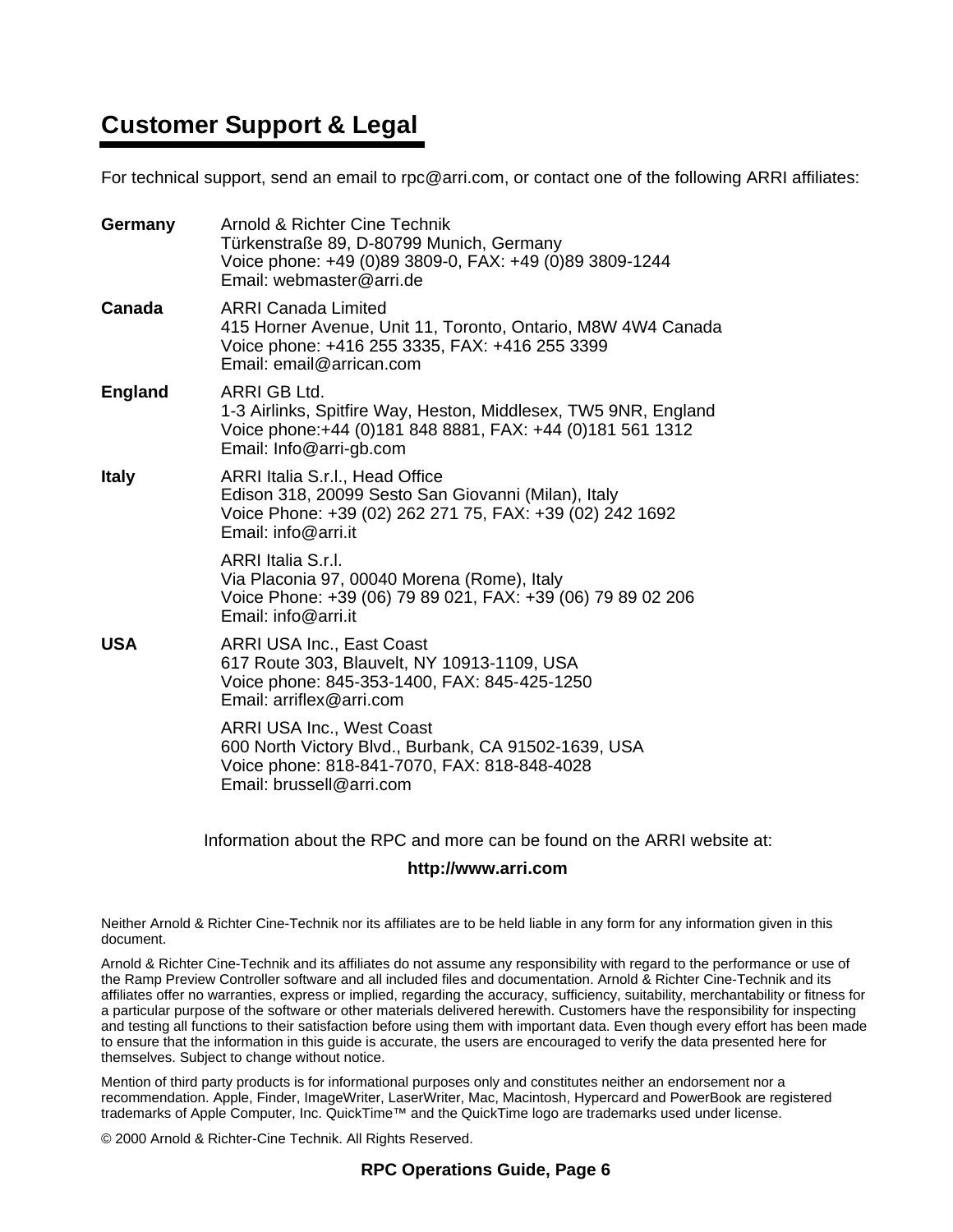# **About The RPC Documentation**

# **Documentation Overview**

The documentation for the Ramp Preview Controller consists of the following files which are all in Adobe Acrobat PDF format and can be found on the Ramp Preview Controller CD-ROM.

Since the Windows and Macintosh versions of the RPC have virtually the same features and interfaces, the RPC documentation covers both versions.

• **RPC Overview.pdf**

A 4 page document giving a short overview of the Ramp Preview Controller. Give this to your boss if asked what the RPC does.

- **RPC Installation Guide.pdf** Everything you need to know to install and authorize the Ramp Preview Controller.
- **RPC Operations Guide.pdf** The operations guide consists of two parts: 1. How to… : This part describes how to accomplish the most common tasks.

2. Reference: This part describes every window, button and menu item in detail.

• **Ramp Tutorial.pdf**

This short tutorial is required reading for anyone who works with ramps! You can either read the PDF version on the CD-ROM, or choose "Ramp Tutorial" from the Help menu when the Ramp Preview Controller is running.

• **P-1026 RPC Video Capture.pdf** Tips and hints on digitizing video for use with the RPC.

• **P-1027 USB.pdf**

A short description on how to connect a camera to computers with a USB port.

# **Definitions**

Mentioning the **16SR 3** implies the 16SR 3HS, unless specifically noted otherwise.

The term "**435**" will stand for the 435 (Standard) and for the 435ES (Electronic Shutter). If we want to make a distinction, we will specifically note "435 (Standard)" and "435ES".

**Normal Speed** is the speed at which an action has the same shoot time and screentime.

**Offspeed** is any camera speed that is not the same as the playback speed.

A **Combo Box** is a fast way to choose a number on the computer. It consists of a text entry field and an associated menu. Numbers can be typed directly into the text entry field, or chosen from the menu.





Once the combo box has been clicked on, you can quickly step through the numbers in the menu with the arrow up or down keys on the keyboard.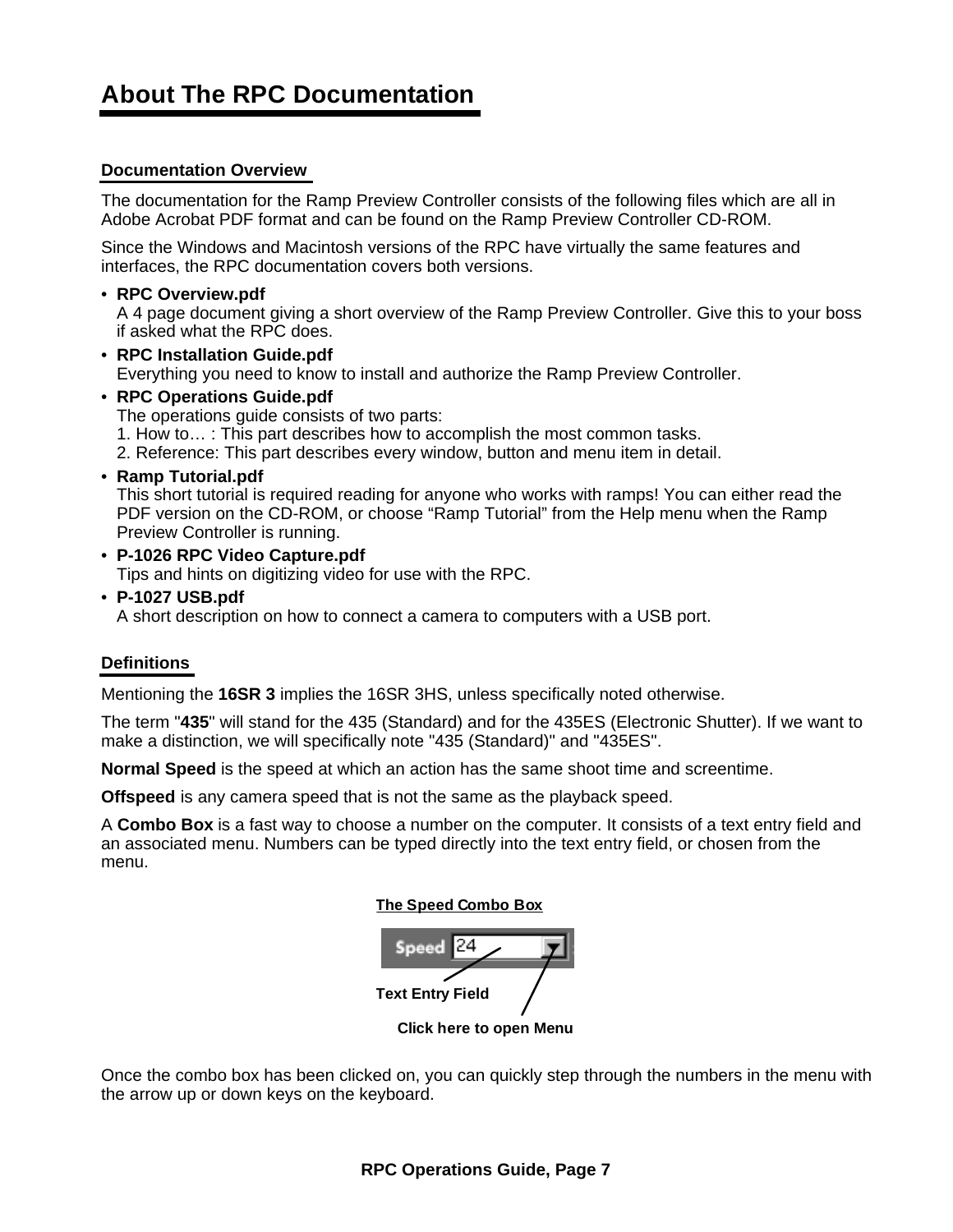The combo boxes used in the RPC has another time saving feature. If the number in the text entry field is not in the menu, the first item in the menu can add that number to the menu. Conversely, if the number in the text entry field is already present in the menu, the first item in the menu will offer to remove the number from the menu (see picture). That way the menu can be quickly customized.

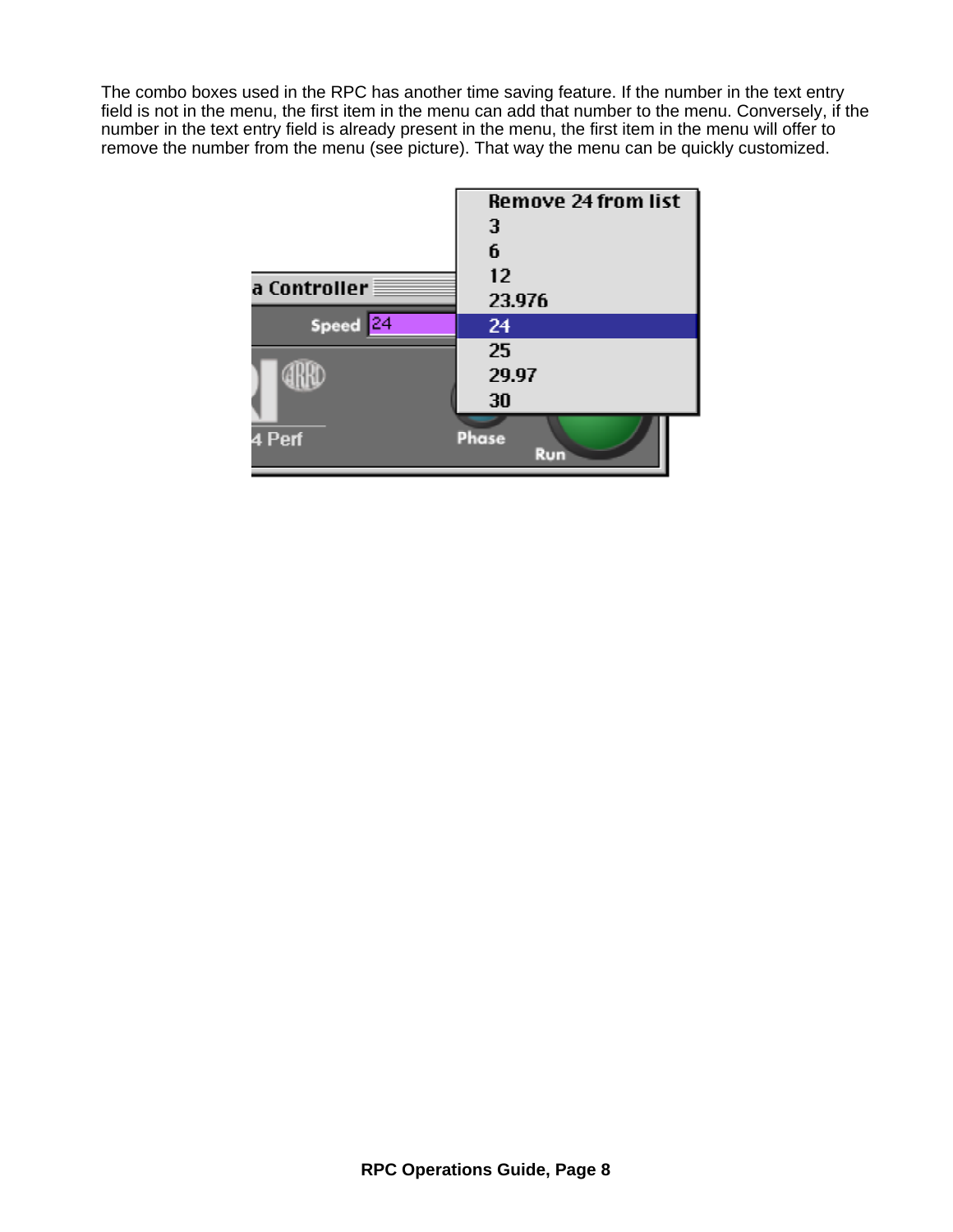# **Introduction To The RPC**

A unique feature of the current generation of Arriflex film cameras is their ability to change camera speed while the camera is running. Such a speed change is called a "ramp". Even though ramps are used extensively by some technology savvy DPs, others shy away because of the costly trials and errors involved in learning their proper use. Until now, previous experience has been the only way to judge the ramp settings to use on the set, since no method for accurate pre-visualization existed.

All that has changed with the introduction of the ARRI Ramp Preview Controller software (RPC). Now the result of a ramp can be instantly previewed during pre-production or on the set, avoiding costly mistakes and re-shoots.

Using the RPC is simple. During a rehearsal the video assist is digitized into a Desktop or Laptop computer. Ramp settings are entered into the RPC and a preview of the effect is played back. Ramp settings can then be adjusted and the result can be viewed immediately to find the best settings for the desired effect. Because this can be done during blocking or pre-lighting, the RPC will integrate smoothly into the workflow on the set. Once a ramp is decided upon, the RPC can be connected to the film camera to shoot the ramp on film.

# **What the RPC Cannot Do**

To use the RPC in a useful manner, it is important to understand what it can and cannot do.

The RPC can show how the speed of an action will change when a ramp is used to film the action.

It cannot show any shutter related effects like motion blur or strobing, and it does not concern itself with the image quality, i.e. no steps have been taken to attempt to emulate the "film look" or change the image in any other way. It will not show any changes in exposure when the shutter angle is set incorrectly.

The RPC currently has no video capture features. This will have to be done with third party software. The ARRI Technical Note "P-1026 RPC Video Capture" discusses this subject in detail.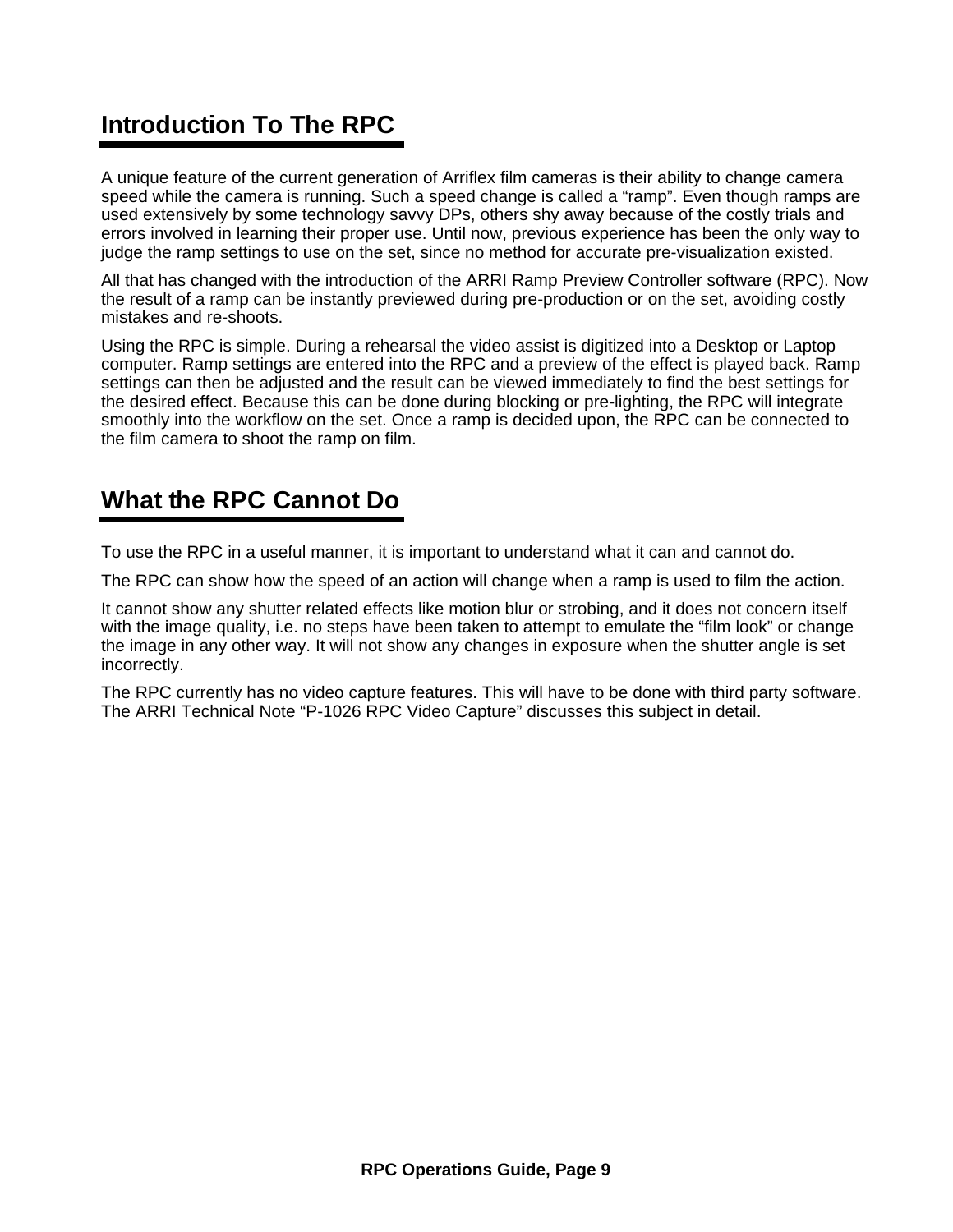# **Part 1: How To…**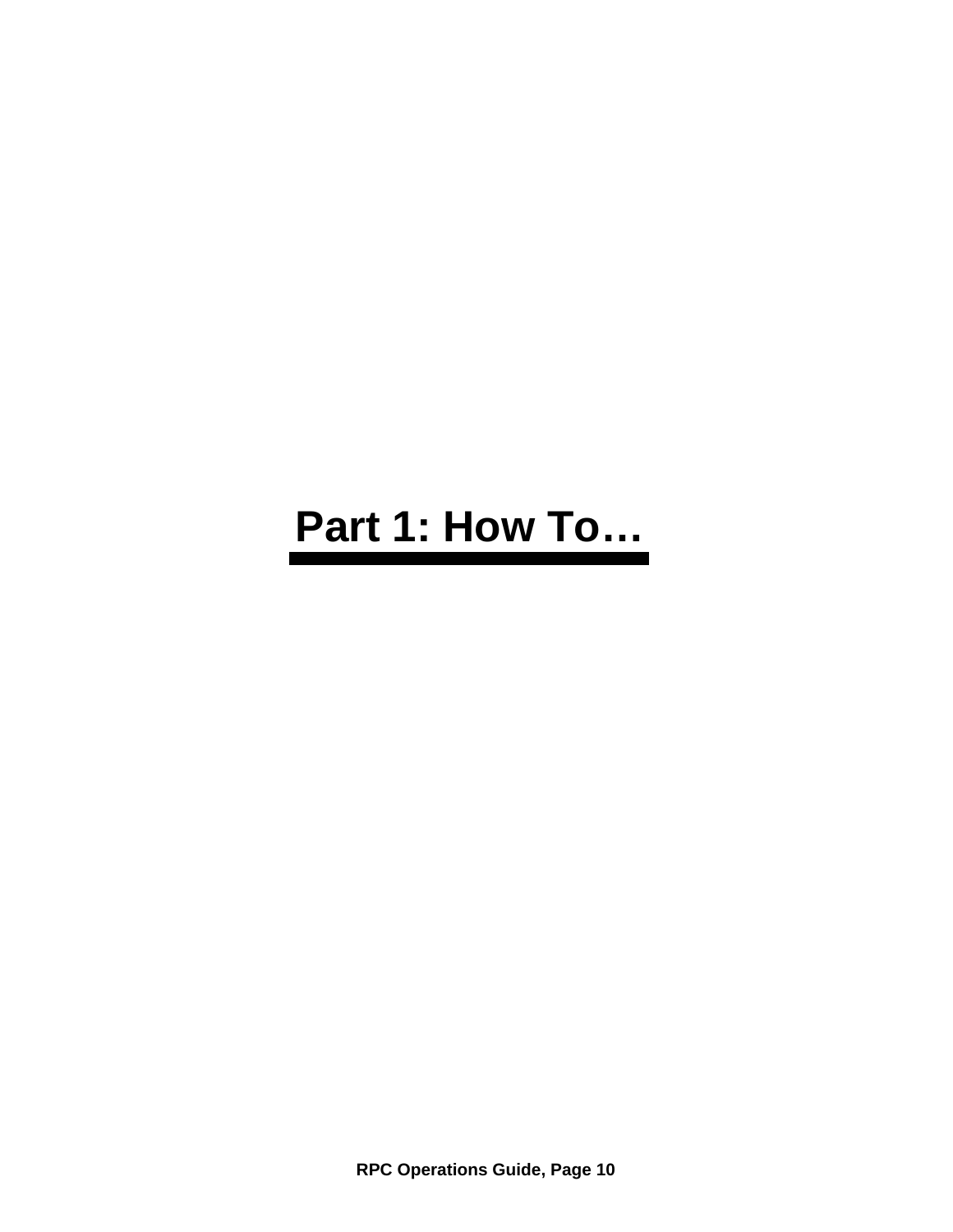# **How To Get Help**

- Read the Documentation provided on the CD-ROM.
- Rest the cursor over any item on the screen, and a small explanation will pop up. We call this "Quick Help". Once you are familiar with the RPC and Quick Help starts to annoy you, disable it by choosing Quick Help from the View menu. The Quick Help item in the View menu has a checkmark when it is enabled, no checkmark when it is disabled.
- The Camera and Compensation menus contain help information.
- The Preferences and Connect to Camera windows have their own Help buttons that provide useful tips and hints.
- The Help menu contains a Ramp Tutorial and a Reverse Ramp Tutorial.
- Send an email to rpc@arri.com, or contact your local ARRI representative.

# **How to Create a New Ramp**

- Start the Ramp Preview Controller (RPC).
- The RPC stores a number of ramps in a file called a "Ramp Archive". Only one Ramp Archive can be open at a time. The open Ramp Archive will be displayed in the Ramp Editor window, and its name will be displayed in the Ramp Editor's title bar (see picture below).
- If you do not see the Ramp Editor window, choose "Ramp Editor" from the "View" menu.
- To create a new ramp to be added to this ramp archive, click the "New" button.
- Enter a name for the ramp in the Ramp menu.

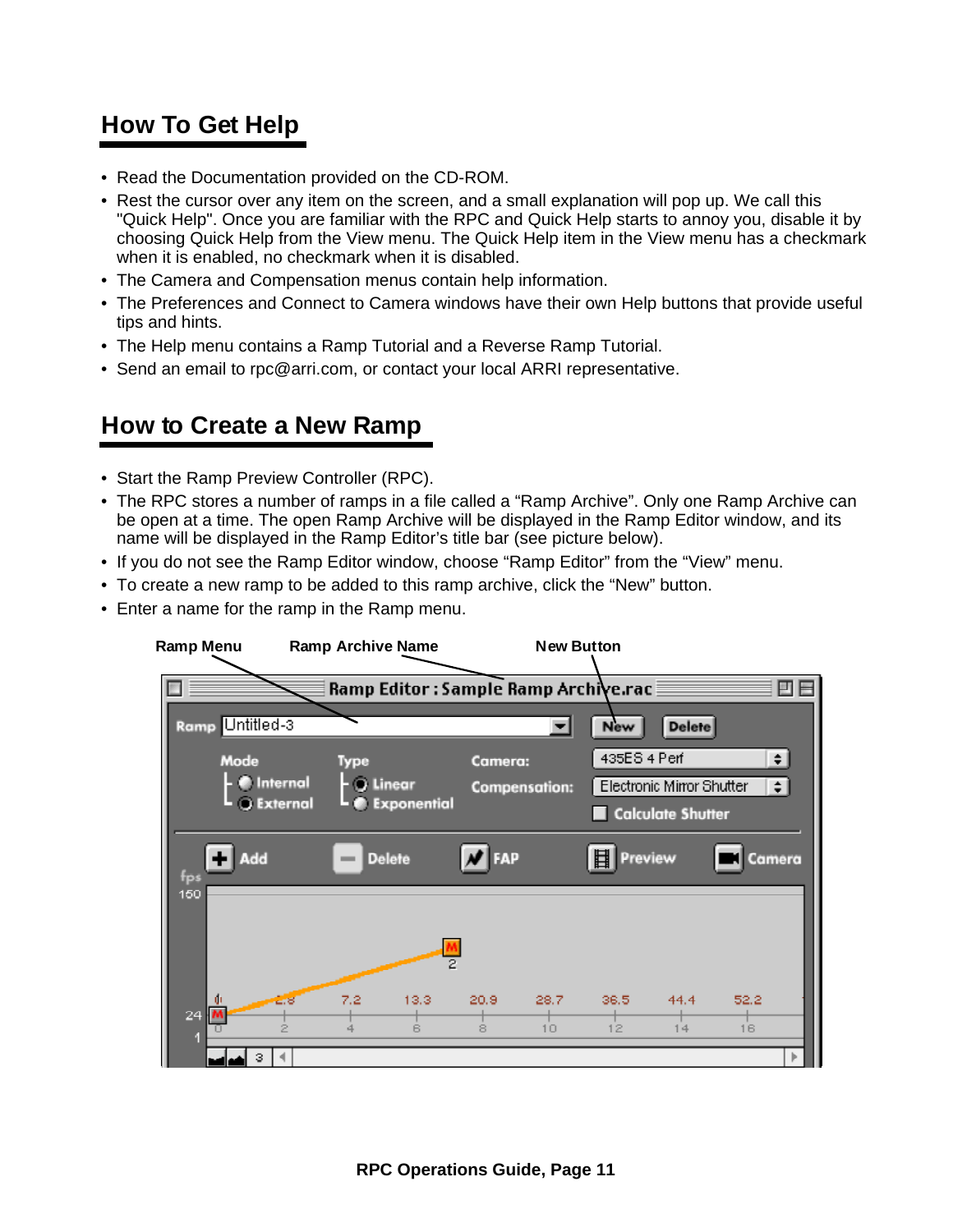# **How to Edit a Ramp**

- Using the "Mode" and "Type" radio buttons in the Ramp Editor, choose a ramp mode and ramp type. If you do not know what those are, choose "Ramp Tutorial" from the "Help" menu. Please note that Internal Ramps are limited to a 100 second shoot time duration.
- Using the "Camera" and "Compensation" menus in the Ramp Editor, choose a camera and compensation method you will be using. This will impose the exact same limits on this ramp as the chosen camera and compensation method have. If you are unfamiliar with those limits, choose the Help item from the Camera or Compensation menus.
- Now grab a ramp point and drag it somewhere else on the ramp graph. A ramp point is a point representing a camera speed and shutter angle. You will see the screentime (red numbers) and shoot time (gray numbers) change as you drag the ramp point. A ramp segment consists of a ramp point and all speed, shutter and duration values from the previous ramp point to this ramp point. When a ramp point is clicked, the whole ramp segment is selected and turns orange (see picture).
- You will also see the Ramp Segment Properties (fps, shutter angle, screentime, shoot time) change. If you want to, you can select a ramp segment by clicking its associated ramp point, and then type a new value into one of the Ramp Segment Properties fields, or chose a predefined value from the Ramp Segment Properties menus.



- When editing an external ramp, new ramp points can be created with the Add button. It will be inserted after a selected ramp point or at the end of the whole ramp.
- Selected ramp points can be deleted with the Delete button.
- Selecting a ramp point and clicking the "FAP" button makes that ramp segment as Fast As Possible, given the limitations imposed by the chosen camera and compensation method.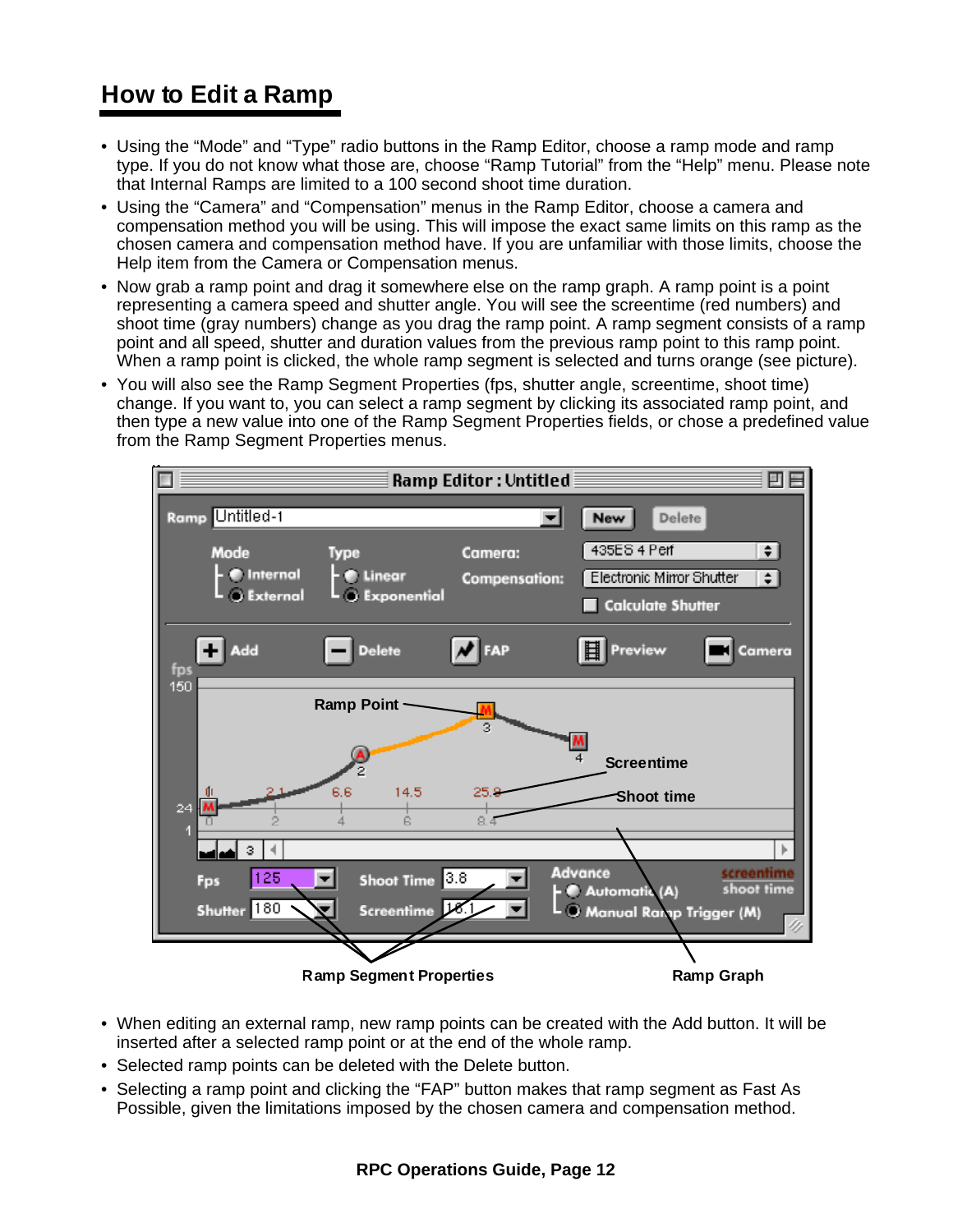# **How to Capture Video**

In order to preview a ramp, some video must have been captured into the computer. The RPC currently does not have any features that allow video capture, so you must use third party software. The ARRI Technical Note "P-1026 RPC Video Capture" discusses this subject in more detail.

The RPC can open a variety of video file formats, including: QuickTime Movies (.mov), AVI files (.avi), DV files (.dv), MPEG-1 files (Mac OS) and Open DML files.

When using a SONY VAIO Laptop, please be aware that you should not run the "DV Gate Motion" software at the same time you are running the Ramp Preview Controller.

# **How to Preview a Ramp**

- Make sure the Ramp Editor is open before you preview a ramp.
- Click on the Preview button in the Ramp Editor, and choose a movie to preview.
- Make sure the Ramp tab in the Preview window is in the front.



• Now you must set at least one Preview Trigger, so the RPC knows where in the movie you want the ramp to start. There are two methods for setting Preview Triggers:

### **1. The Quick Method**

• Move the cursor over the Preview Timeline.



**Preview Timeline**

• Now push the mouse button down and keep it held down. A Preview Trigger will appear on the Timeline. Don't let go of the mouse button yet; instead move the cursor to the left or right to scrub through the movie. Once you get to the place in the movie where you want the Preview Trigger to occur, let go of the mouse button.



• When at least one Preview Trigger is set, click the Play Preview button to see the preview.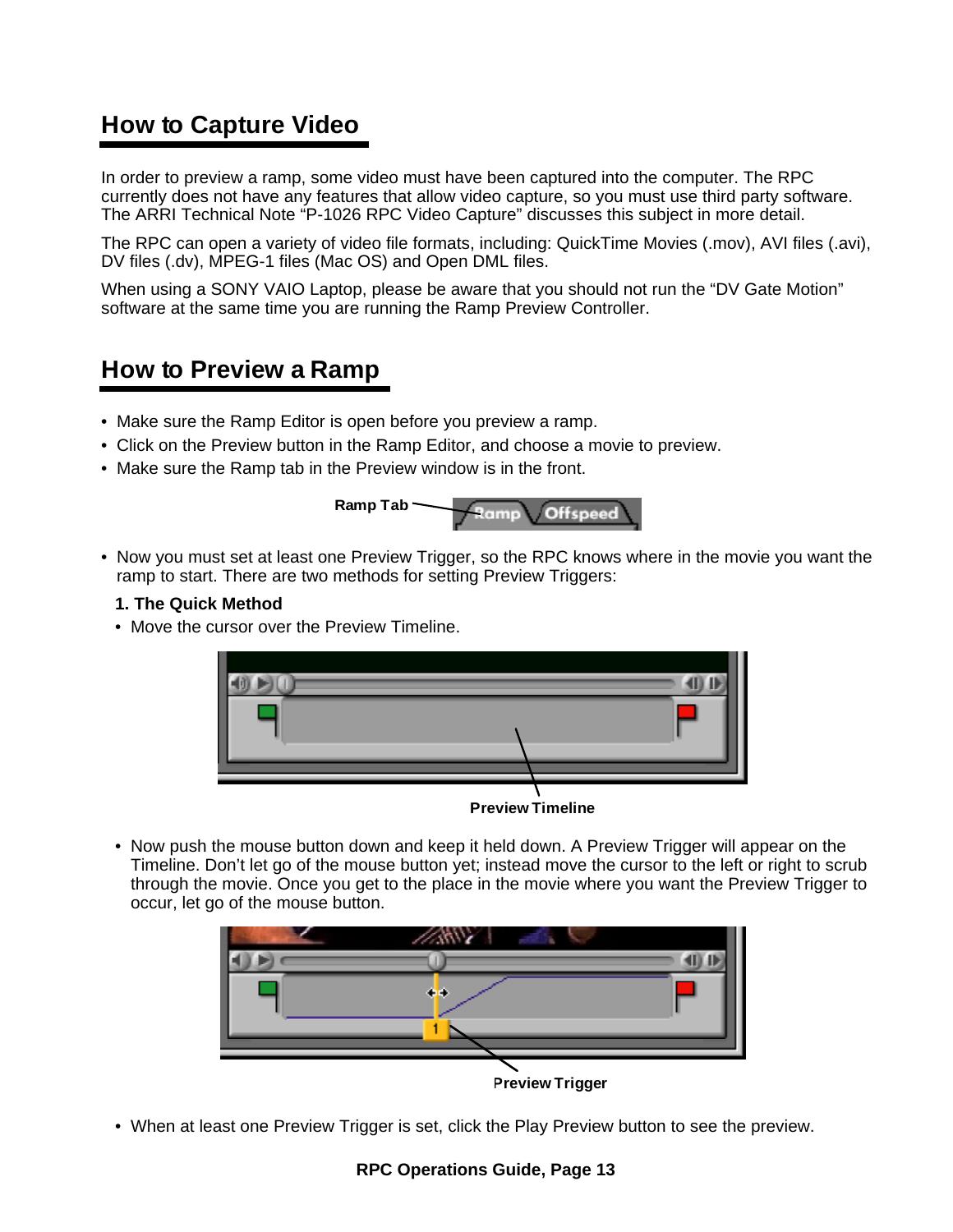### **2. The Rehearsal Method**

- Click the Record Triggers button to erase all existing Preview Triggers and play the movie at normal speed.
- Once the movie reaches the point where you want the Preview Trigger to occur, click the Set Trigger button.
- When at least one Preview Trigger is set, click the Play Preview button to see the preview.

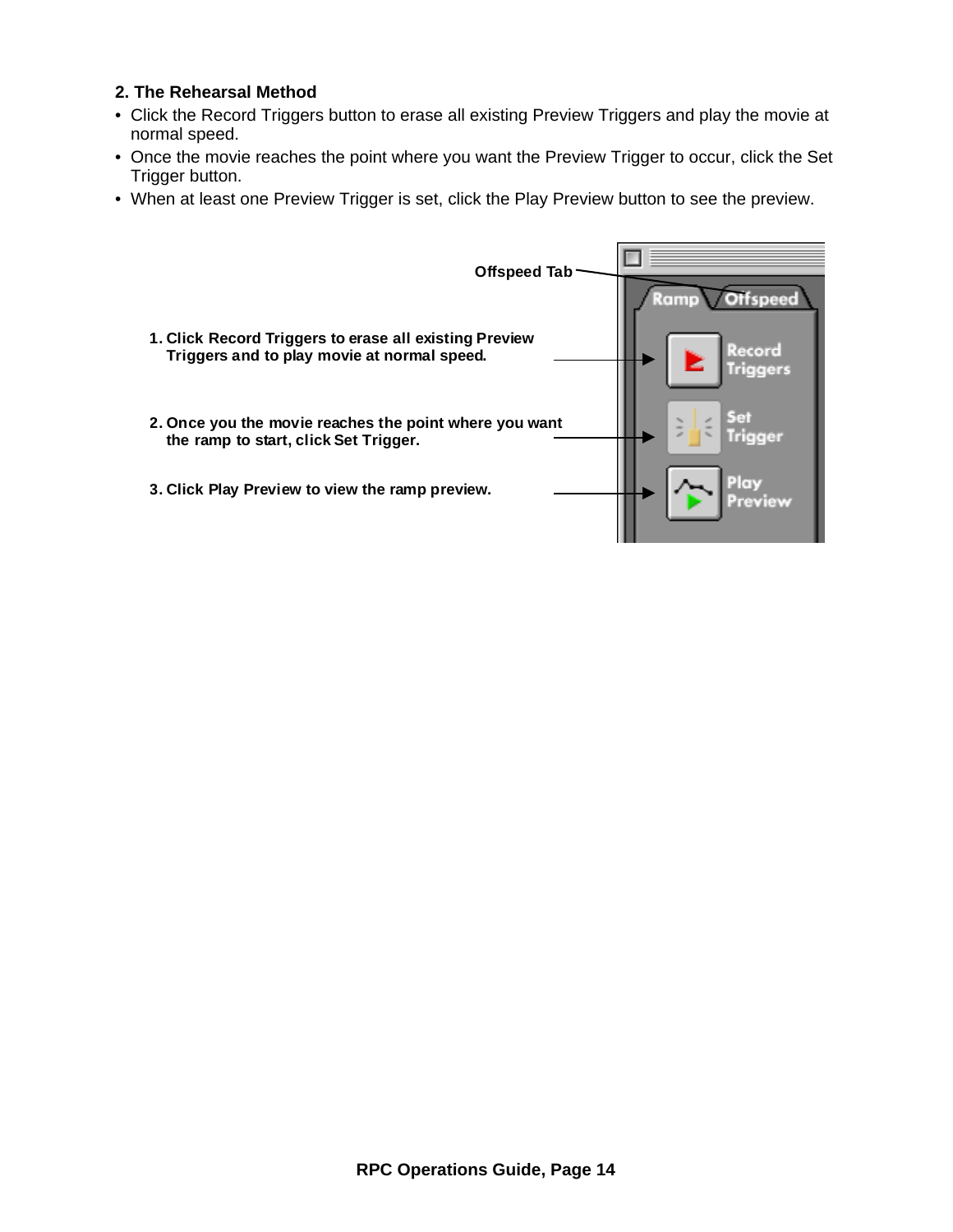# **How to Erase Preview Triggers**

Preview Triggers can be erased by dragging them down, out of the Preview Timeline.



# **How to Limit the Preview**

To start the preview later and/or end it earlier, move the Preview In and Preview Out flags.

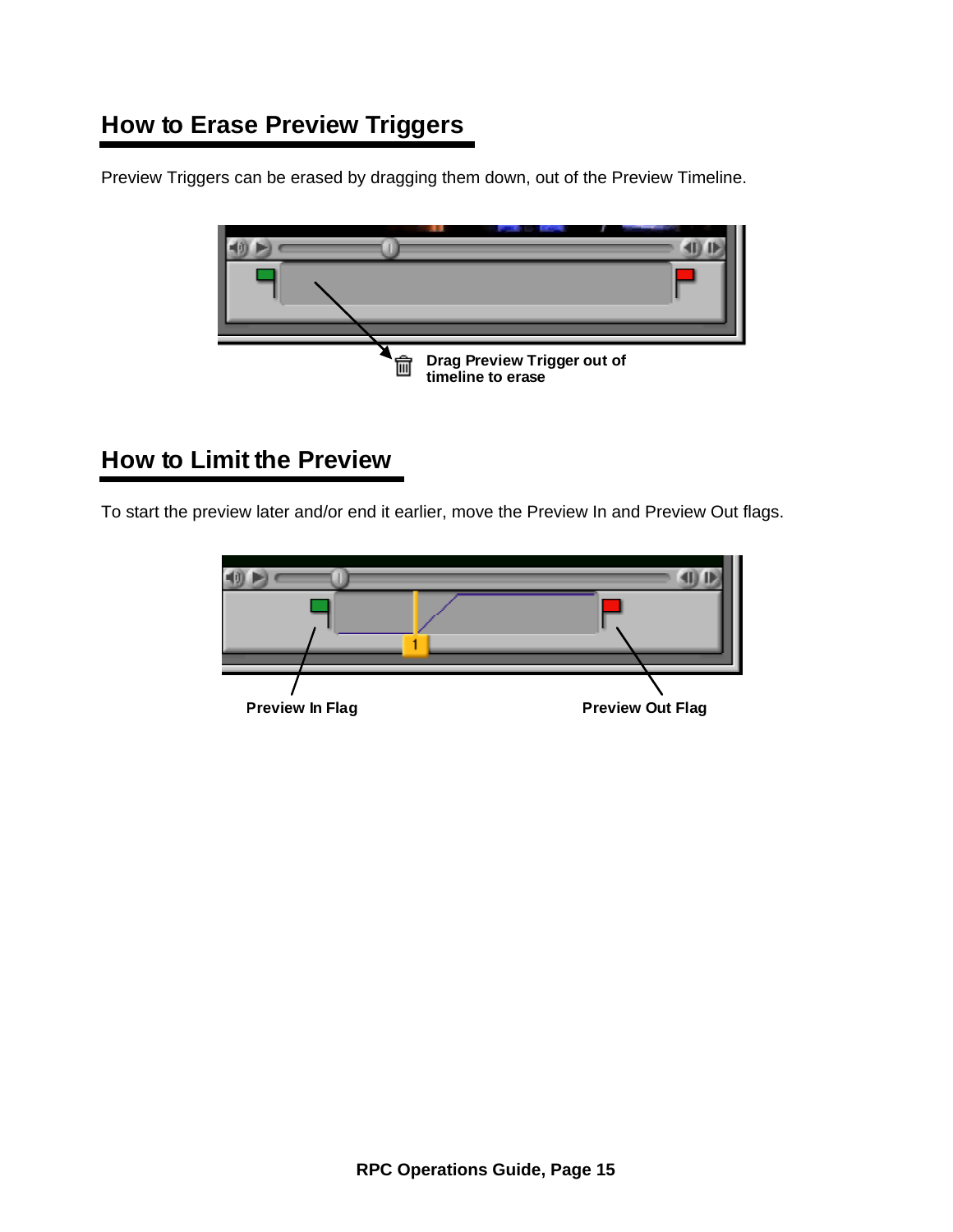# **Notes on Preview Triggers**

- Preview Triggers can be dragged to a different position at any time.
- For Internal Ramps, each new Preview Trigger will affect a reversal in the ramp direction, that is the ramp will bounce back and forth between the two set ramp speeds.



• For External Ramps, each new Preview Trigger will be associated with a ramp point from the Ramp Editor until no more ramp points are left. Any new Preview Triggers will be empty (marked with a "-") and will have no effect. Please note that the last ramp point in an external ramp has no corresponding preview trigger, as it ends the ramp.

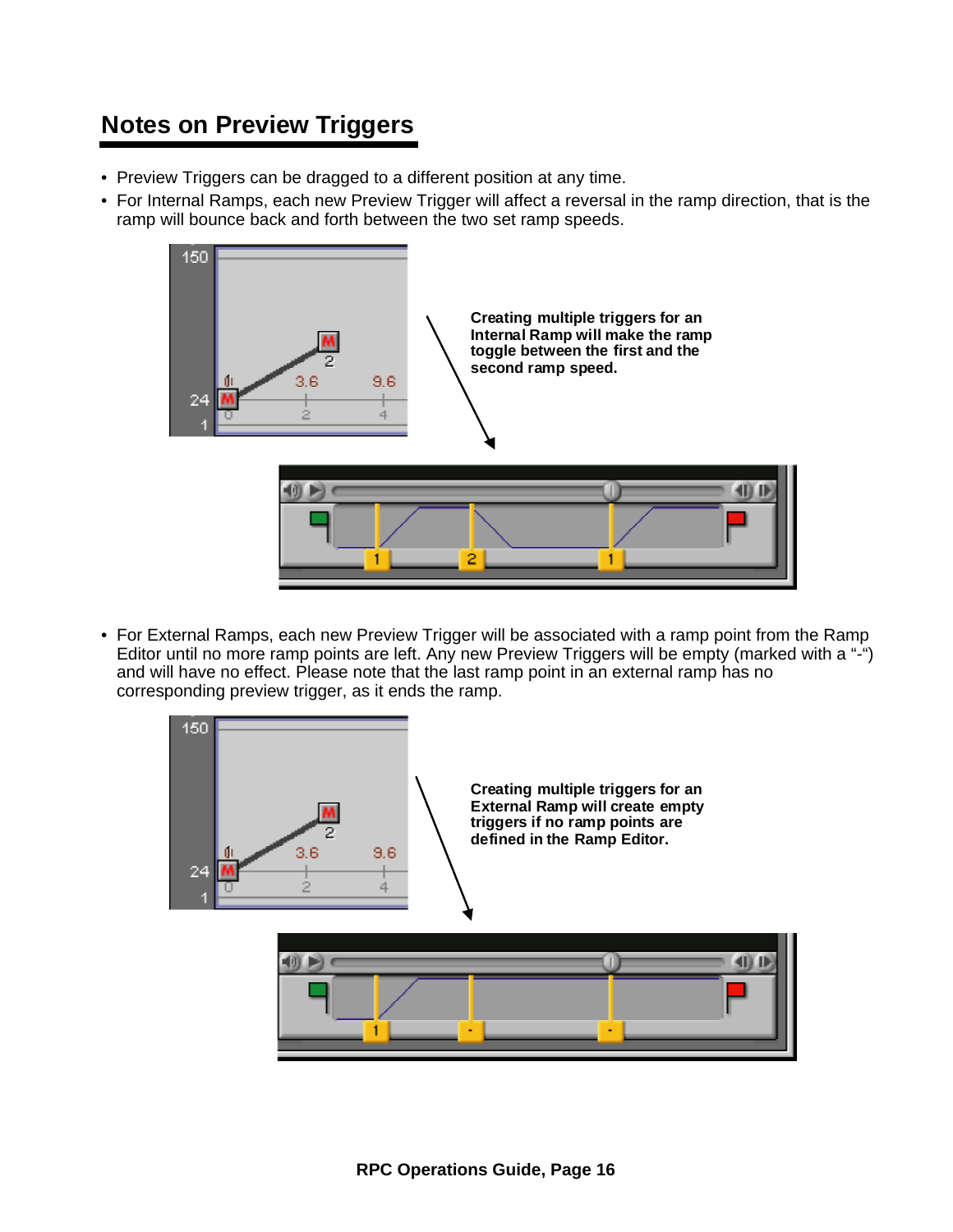# **How To Preview a Post-Production Ramp**

Sometimes it is preferable to shoot a take at the highest speed available, and to create the ramping effect in post production. This can also be previewed on the RPC:

• In the Ramp Editor, set the Camera and Compensation menus to "None". This will remove all limitations from this ramp. When the Camera menu is set to None, only external ramps are possible.

|                        | Ramp Editor : Sample Ramp Archive.rac $\equiv$ |                      |                             |        |
|------------------------|------------------------------------------------|----------------------|-----------------------------|--------|
| $ $ Untitled-3<br>Ramp |                                                |                      | <b>Delete</b><br><b>New</b> |        |
| Mode                   | Type                                           | Camera:              | <b>None</b>                 | $\div$ |
| Internal<br>O External | C Linear<br>Le Exponential                     | <b>Compensation:</b> | None                        | $\div$ |
|                        |                                                |                      |                             |        |

- In the Preferences, go to the Ramps section and set the Maximum Speed and Film Format for the None camera.
- Now you can edit the ramp in the Ramp Editor, and preview in the Preview window. Please note that you can now preview ramps that no real camera can accomplish.

# **How to Preview an Offspeed**

- To open the Preview window, either click on the Preview button in the Ramp Editor, or choose the Preview command from the View menu. Choose a movie to preview.
- Click on the Offspeed tab in the Preview window.
- Choose a Film Format and camera speed (Shoot fps).
- Click the Play Preview button.
- Once the Offspeed preview is playing, you can change the Shoot fps either by choosing a different speed from the Shoot fps combo box.

Once the combo box has been clicked on, you can quickly step through the numbers in the menu with the arrow up or down keys on the keyboard. To use the arrow up/down keys to change the QuickTime audio volume, either click in the movie window or hit the tab key once.

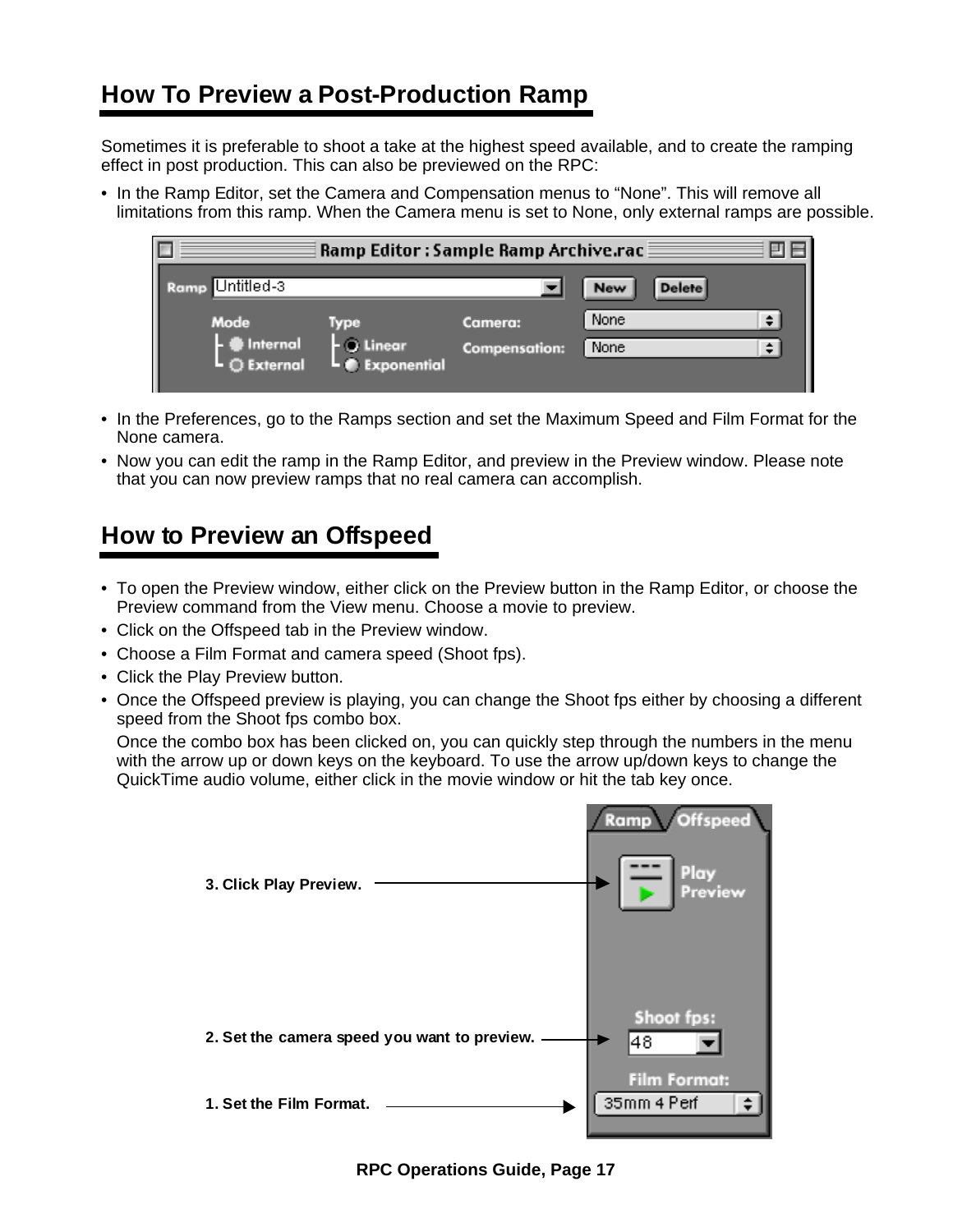# **How To Connect to a Real Camera**

The RPC cable that connects the computer to the camera is identical to the cable used for the Laptop Camera Controller (LCC). They can be used interchangeably.

DO NOT use any cables that are not clearly marked "RPC", "LCC" or "WLCC". The Arriflex CCU cable (KC-24 or KC-30) has the same connectors as the Windows RPC and Windows LCC cables, but should NOT be used to connect a computer to a camera. The CCU cable is wired differently and carries 24 Volts power, which could damage your computer!

- Insert the Fischer connector of a RPC or LCC Cable into the CCU receptacle on the camera. Insert the other end of the cable (D-9 pin for PCs, Mini DIN 8 for Macs) into the computer's serial port. If your computer does not have a serial port, but instead has a USB port, you can use a USB to serial adapter. See the ARRI Technical Note P-1027 (included on the RPC CD-ROM) for details.
- Choose Connect to Camera from the View menu, or click the Camera button in the Ramp Editor.
- Set the Connect To menu to Real Camera.
- Set the Connect Through menu to the communications port your cable is plugged into.
- Click the Connect button.
- Once the RPC connects to a real camera, it will automatically bring the Camera Controller window to the foreground.

| <b>Connect To Camera</b>                      |                                    |  |  |  |
|-----------------------------------------------|------------------------------------|--|--|--|
| <b>Connect To:</b><br><b>Connect Through:</b> | <b>Real Camera</b><br>  P#2KeyUSB1 |  |  |  |
| <b>Status:  Not Connected</b>                 |                                    |  |  |  |
| Close this window on connect                  |                                    |  |  |  |
| Help                                          | Disconnect<br>Connect              |  |  |  |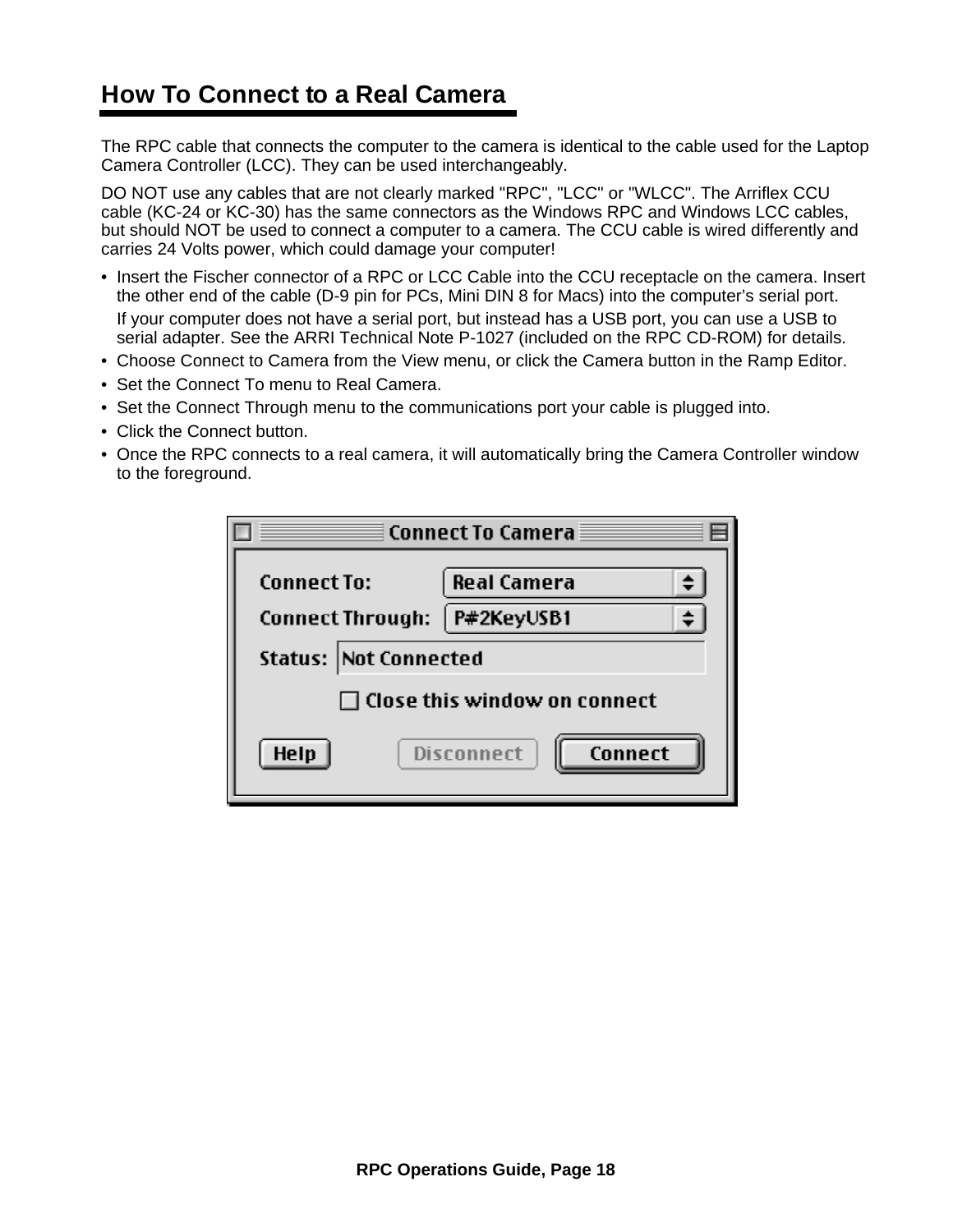# **How To Connect to a Virtual Camera**

A virtual camera will make the computer believe it is connected to a camera, even if it is not.

- Choose Connect to Camera from the View menu, or click the Camera button in the Ramp Editor.
- Set the Connect To menu to one of the virtual cameras.
- Click the Connect button.

|                         | Connect To Camera <b>E</b>          |  |  |  |  |  |
|-------------------------|-------------------------------------|--|--|--|--|--|
| <b>Connect To:</b>      | Virtual 435ES 4 Perf                |  |  |  |  |  |
| <b>Connect Through:</b> | P#2KeyUSB1                          |  |  |  |  |  |
|                         | <b>Status:   Not Connected</b>      |  |  |  |  |  |
|                         | <b>Close this window on connect</b> |  |  |  |  |  |
| Help                    | Disconnect<br>Connect               |  |  |  |  |  |

# **How to Disconnect from a Camera**

It is not necessary, but a good idea to disconnect from the real camera when you quit the RPC, put the computer to sleep or shut it down. When you unplug the cable, you do not have to disconnect; the RPC will attempt to re-connect until the cable is plugged back in.

When you unplug the RPC cable temporarily (between setups, for instance), it is best to unplug the RPC cable from the USB adapter, instead of unplugging the USB adapter from the computer.

- Choose Connect to Camera from the View menu.
- Click the Disconnect button.

| Connect To Camera $\equiv$          |                              |  |  |  |
|-------------------------------------|------------------------------|--|--|--|
| <b>Connect To:</b>                  | <b>Real Camera</b>           |  |  |  |
| <b>Connect Through:</b>             | P#2KeyUSB1                   |  |  |  |
| <b>Status:  Connected</b>           |                              |  |  |  |
| <b>Close this window on connect</b> |                              |  |  |  |
| Help                                | <b>Disconnect</b><br>Connect |  |  |  |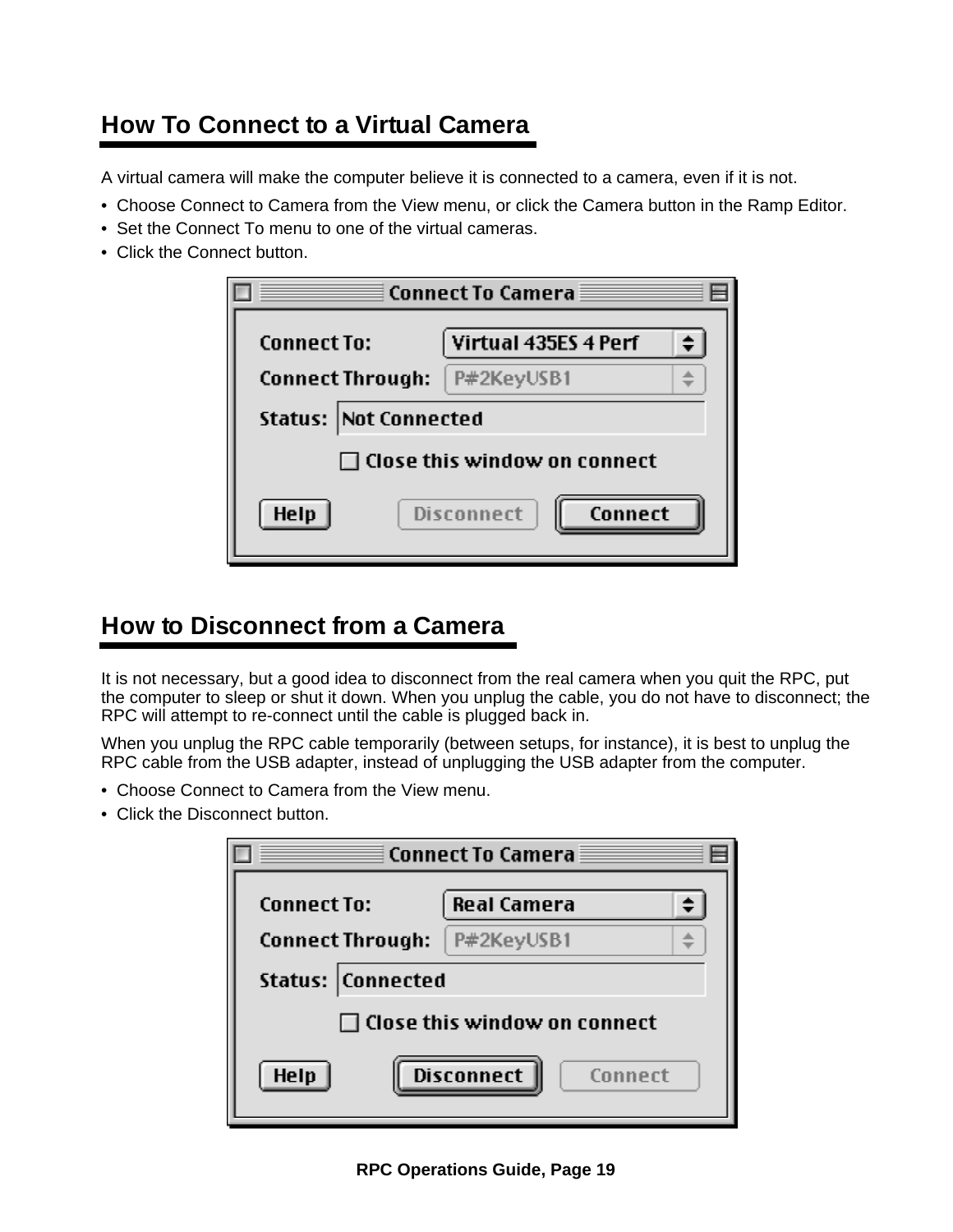# **How to Execute a Ramp**

- Make sure the Camera Controller is open, and connected to a camera.
- Make sure the Ramp Editor is open, and that the camera chosen from the Camera menu is the same as the camera you are connected to.
- In the Camera Controller, switch the Mode Switch to Ramp.



- Click the Run button. The camera will run at the first speed set in the Ramp Editor.
- Click the Trigger button to start the ramp. The fps and shutter angle values will change.
- In the Ramp Editor, an orange line will move through the ramp to indicate the current position.

| $\mathbf{L}$<br>Add<br>fps |         | <b>COLOR</b> | <b>Delete</b> | FAP       |                | 目<br>Preview                                                |            | Camera     |  |
|----------------------------|---------|--------------|---------------|-----------|----------------|-------------------------------------------------------------|------------|------------|--|
| 150                        |         |              | 2             |           |                | <b>Current Ramp Position is</b><br>indicated by orange line |            |            |  |
| Ĥ<br>24                    | 29<br>2 | 7.8<br>4     | 14.7<br>ß     | 22.9<br>8 | 31.2<br>$\Box$ | 39.6<br>12                                                  | 47.9<br>14 | 56.2<br>16 |  |
|                            | З       |              |               |           |                |                                                             |            |            |  |

# **Notes on Video Playback**

Currently, only speeds that are faster than the playback speed set in the Preferences can be previewed on an external video monitor. Speeds slower than the playback speed will not play properly on an external video monitor, and can only be previewed on a computer monitor.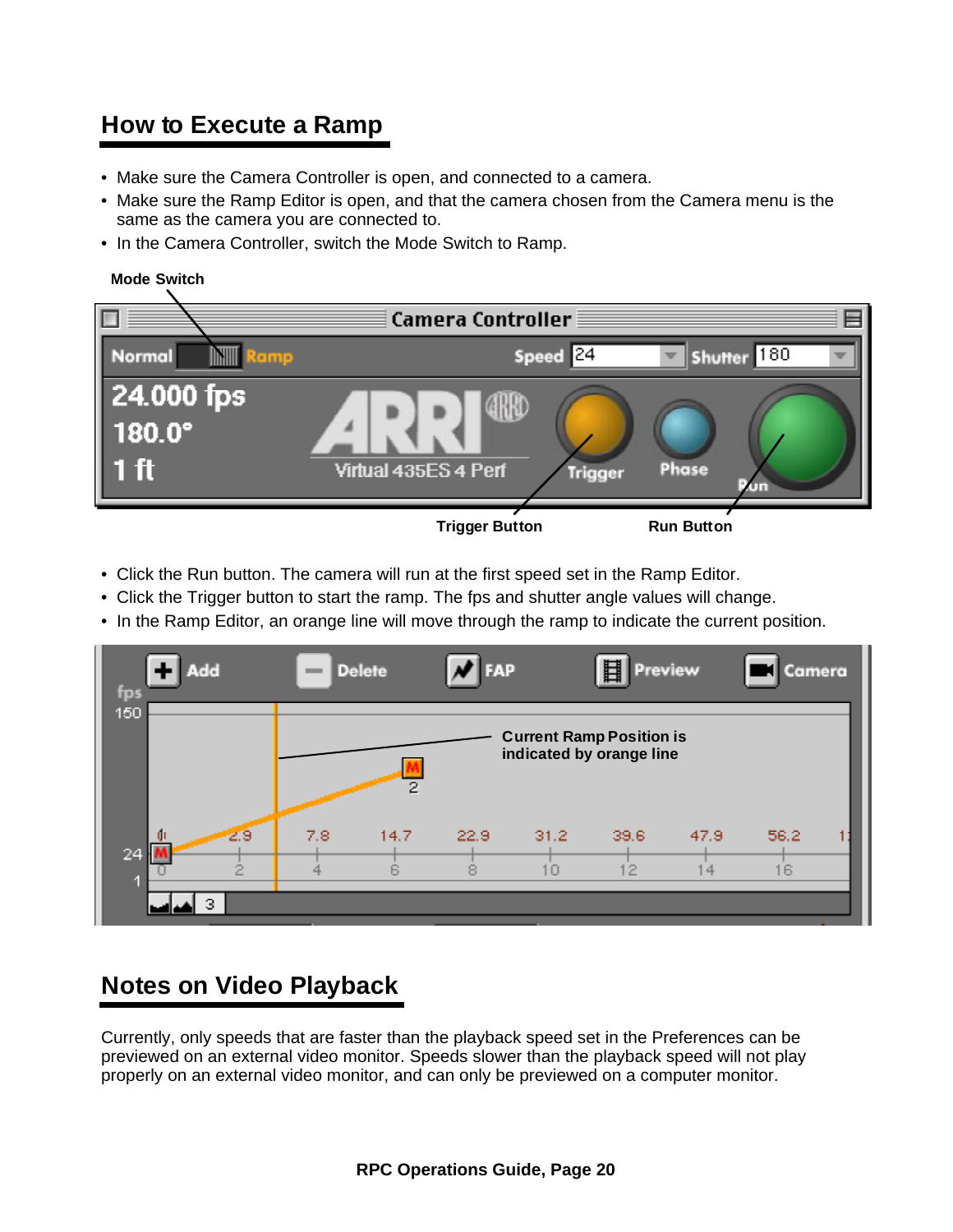# **Part 2: Reference**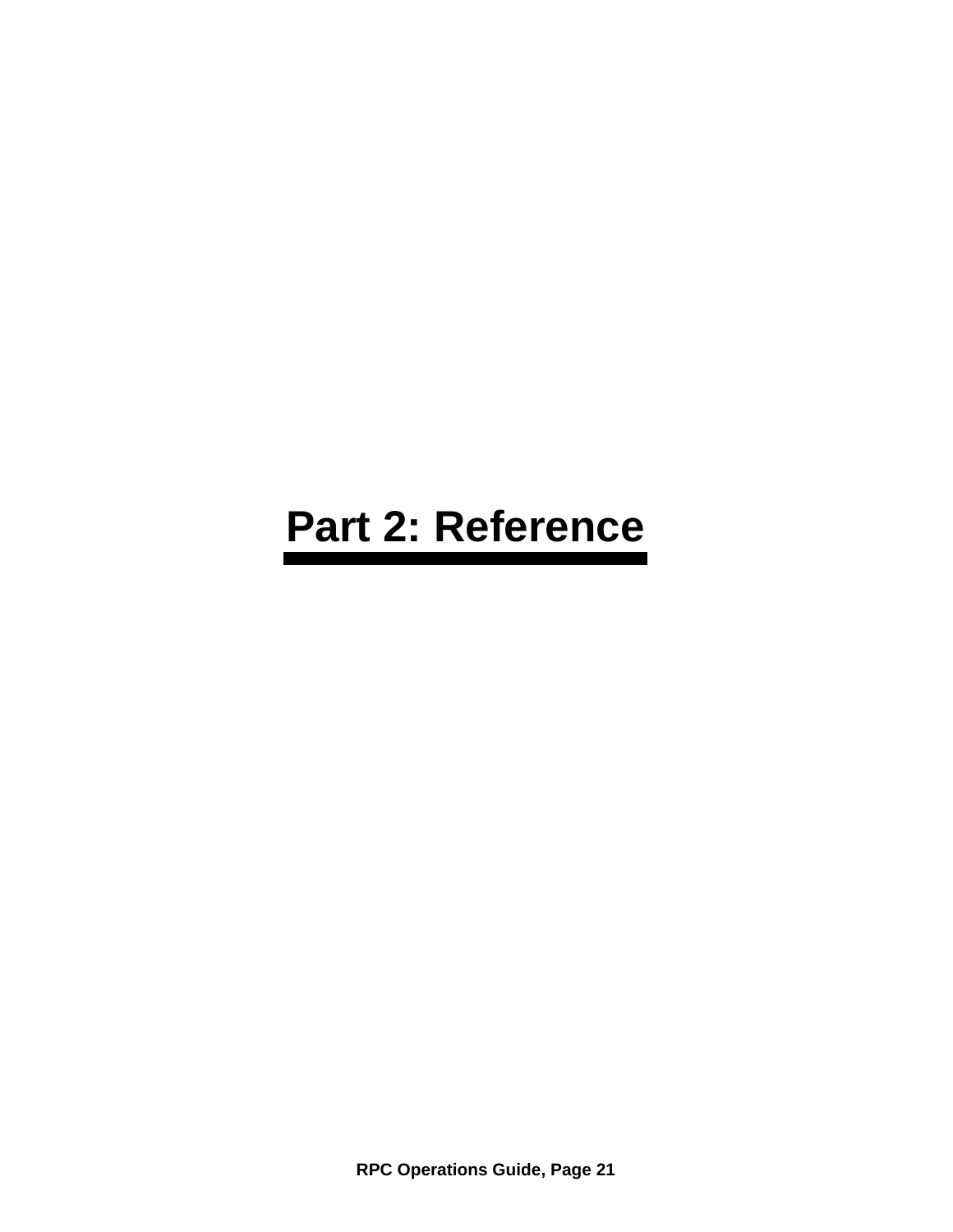# **Reference Introduction**

This part lists all windows and menus of the Ramp Preview Controller with a short description for each item.

# **The Ramp Editor**

The Ramp Editor is the RPC's main window; it allows creating and editing of ramps. Ramps are stored in a Ramp Archive; the Ramp Editor displays one Ramp Archive file. The Ramp Archive's name is displayed in the Ramp Editor's title bar. The Ramp Editor window can be resized.

From this window the other two important windows, the Preview and the Camera Controller window, can be opened by clicking the Preview or Camera buttons.

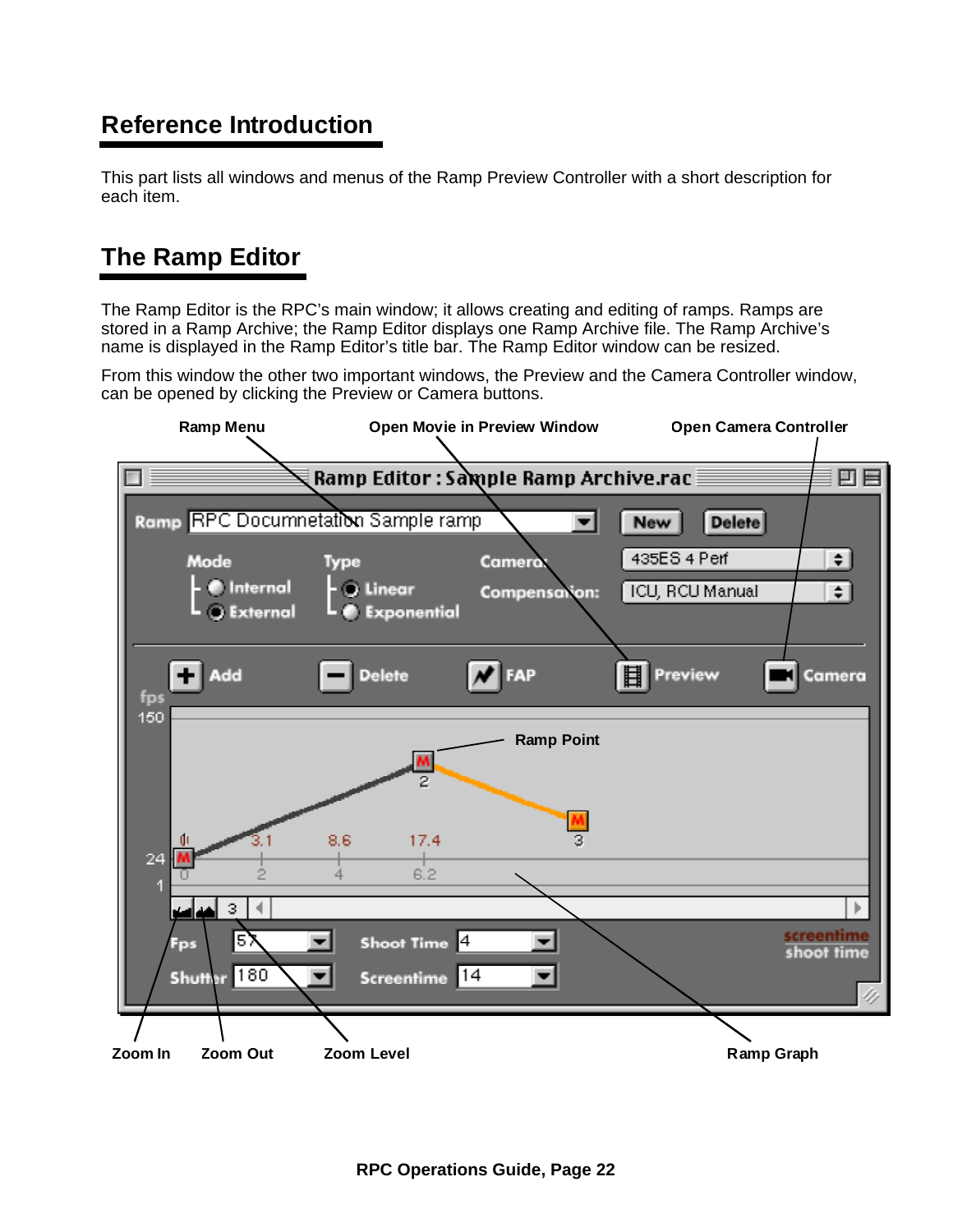### **Ramp Menu**

All ramps stored in the currently open Ramp Archive are listed in this menu. Use this menu to select a Ramp for viewing, editing and previewing. The ramp name can be changed by selecting it and typing a new name.

### **New Button**

Click the "New" button to create a new Ramp. This ramp will be stored with the already existing ramps in the currently open Ramp Archive.

### **Delete Button**

Click the "Delete" button to delete the ramp that is currently visible. This will erase the ramp from the currently open ramp archive.

#### **Ramp Mode (Internal/External)**

Choose here the mode for the currently visible ramp.

An internal ramp is a speed change that is stored in the camera's internal memory. Internal ramps are possible with the 535, 535B, 435 and 435ES, but not with the 16SR3. An external Controller, like the Ramp Preview Controller (RPC), the Laptop Camera Controller (LCC) or the Camera Control Unit (CCU) is necessary to create an internal ramp and to send it to the camera. The RCU and WRC cannot change the internal ramp in a camera. Once an internal ramp is stored in the camera, it can be activated and executed without an external controllers. Internal ramps are limited to a first and second speed, and to a 100 second shoot time duration. .

An external ramp is a speed change that is stored in the memory of an external controller like the Ramp Preview Controller. To activate and execute an external ramp, the controller has to be connected to the camera. Since external controllers can have more memory and processing capacity than the camera has, external ramps can be more sophisticated, including special features such as multiple step ramps or exponential ramps.

### **Ramp Type (Linear/Exponential)**

Only external ramps provide the choice of two different methods of speed change: linear and exponential. This choice will not be visible when an internal ramp mode is chosen.

Until the Ramp Preview Controller, all ramps were linear. A linear ramp has a constant rate of change. On a graph, a linear ramp is represented by a straight line. Linear ramps should be used when the fastest ramp duration is desired.

Even though linear ramps can have the shortest duration, they have one disadvantage. Assuming a ramp going from a slow to a fast speed, the perceived effect (change in the speed of motion) will be very pronounced in the beginning of the ramp, with very little effect visible in the remainder. This is due to the fact that as the shooting fps increases, playback takes exponentially longer. This disadvantage becomes more apparent the longer the ramp duration and the higher the top fps is.To counter this effect, the ramp itself needs to be exponential. By their very nature, exponential ramps take longer than linear ramps. During playback, though, an exponential ramp will show the effect of changing the speed of motion smoothly over the whole duration of the ramp.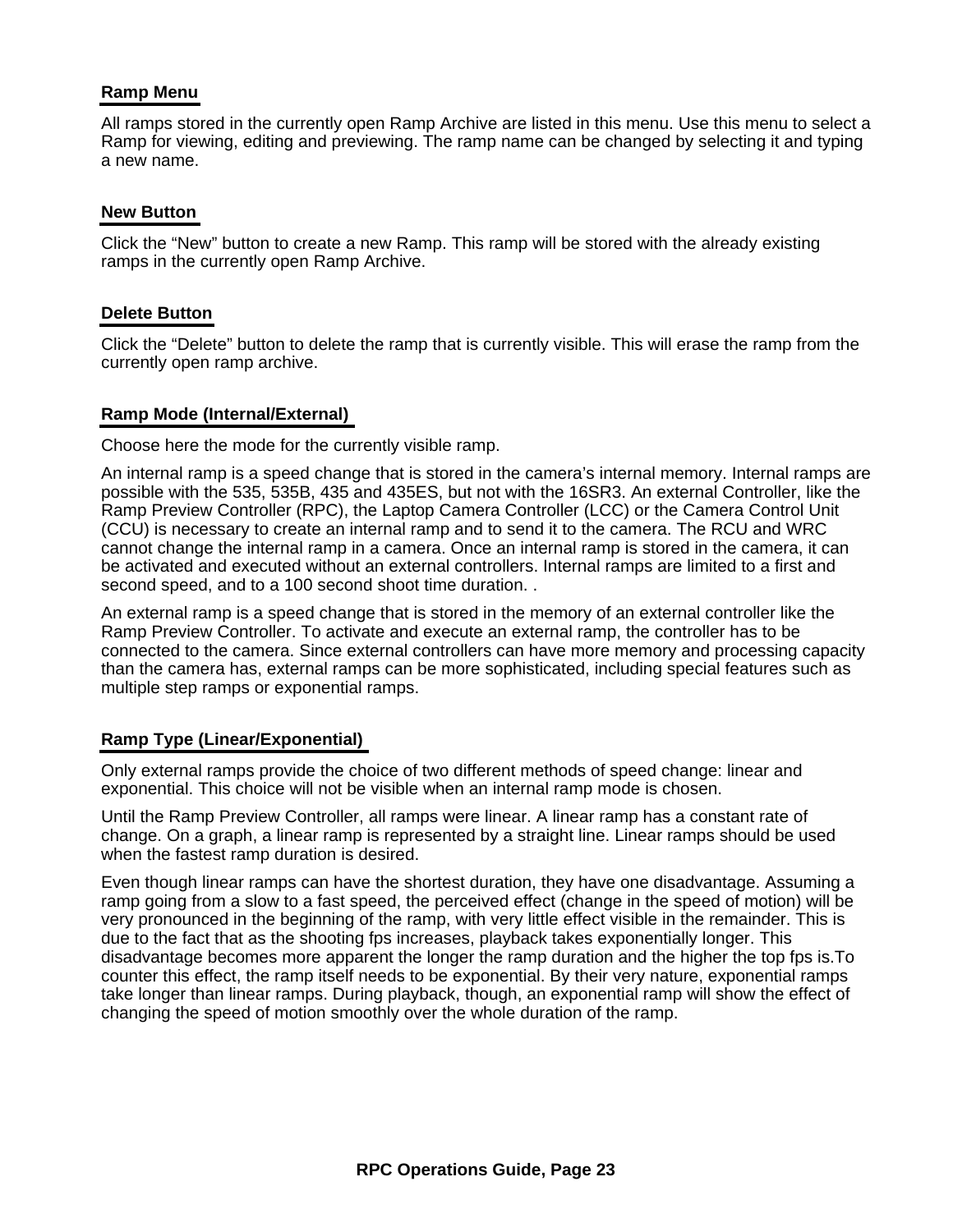# **Camera Menu**

This menu allows you to set the camera you will be using, which will determine:

- maximum and minimum fps,
- maximum fps per second (fps/s) limit,
- electronic shutter present or not,
- internal ramps possible or not.

Choose the last item in the "Camera" menu to get help and a list of the limits imposed by the different cameras. Please note:

- The maximum shutter angle change per second is set by the "Compensation" menu.
- How fast a ramp can be is based on the setting in this menu and on the setting in the "Compensation" menu.
- When switching to a different camera in this menu, the ramp will be automatically adjusted to match the properties of the new camera. This can be reversed by immediately choosing "Undo" from the "Edit" menu.
- The 4 and 3 perf versions of the same camera model have identical ramping properties.
- The "None" setting carries no limits, thus ramps can be created and previewed that cannot be executed by a film camera, but that can be created in post production.

# **Compensation Menu**

This menu allows you to set the type of exposure compensation you will be using, which will determine:

- maximum fps range that can be compensated for,
- maximum shutter angle change/s,
- maximum fps/s.

Choose the last item in the "Compensation" menu to get help and a list of the limits imposed by the different compensation methods. Please note:

- Other camera properties are set by the "Camera" menu.
- How fast a ramp can be is based on the setting in this menu and on the setting in the "Camera" menu.
- When switching to a different compensation method in this menu, the ramp will be automatically adjusted to match the limits of the new method. This can be reversed by immediately choosing "Undo" from the "Edit" menu.
- A complete list of camera properties can be found in the Camera Menu's Help window.
- When using Ramps on a 535A or 435ES, shutter values are always sent along with fps values. Make sure the shutter values correspond to your desired effect, i.e. when not using the Electronic Shutter compensation method, you must manually set the first and last shutter to the same value!

# **Send to Camera Button**

Only enabled when ramp mode is internal. Click this button to send the currently visible internal ramp to the camera. The ramp will be stored in the camera's memory.

# **Add & Delete Buttons**

Only enabled when ramp mode is external. Click the "Add" button to add another ramp segment, click the "Delete" button to delete a selected ramp segment.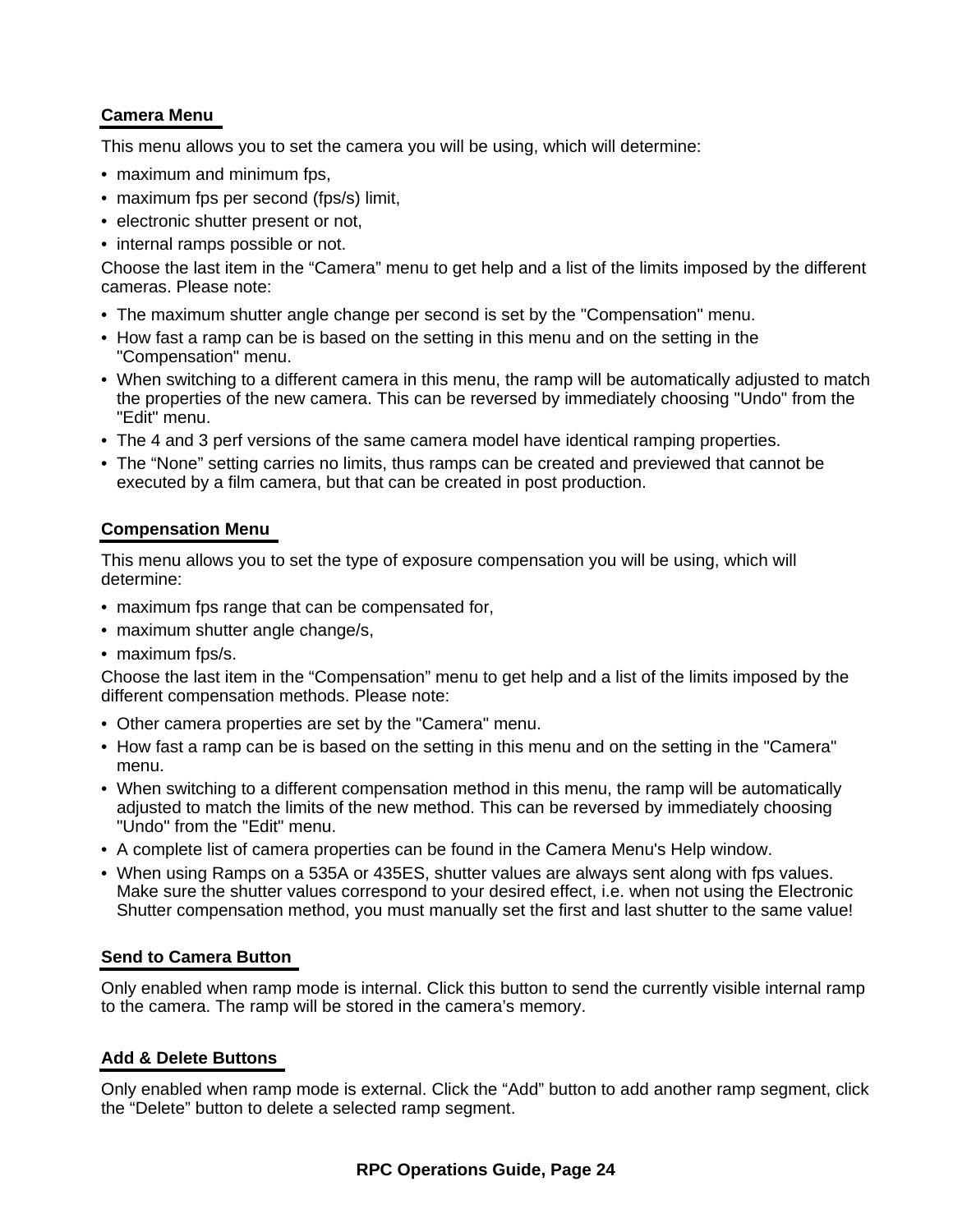# **FAP Button**

Only enabled when a ramp segment is selected. Click this button to make the selected ramp segment as Fast As Possible, to set it to the minimum ramp time for the camera and compensation chosen.

# **Preview Button**

Click the "Preview" button to open a movie for preview.

# **Camera Button**

Click the "Camera" button to open the Camera Controller window.

# **Ramp Graph**

The ramp graph shows camera speed (fps) on the vertical axis, and time on the horizontal axis.

Time is shown in the following format: MM:SS.T, where MM are minutes, SS are seconds, and T are tenth of seconds. So the value "11.8" is 11 seconds and 8 tenth of a second. The value "2:12.7" is 2 minutes, 12 seconds and 7 tenth of a second. The red numbers above the index line show the screentime, the gray numbers below the shoot time.

**Ramp Points** are editable instances in a ramp. Each ramp point, when selected (clicked on), will show its fps, shutter angle, shoot time and screentime below the ramp graph. Ramp points come in two flavors: automatic ramp points are instances where the camera will automatically continue with the ramp once the automatic ramp point is reached. Manual ramp points are instances where the camera will remain at the speed of that point until the Ramp Trigger button is manually pushed.

A **Ramp Segment** consists of a ramp point and all speed, shutter and duration values from the previous ramp point to this ramp point. When a ramp point is clicked, the whole ramp segment is selected and turns orange (see picture).

Ramp Points can be moved by dragging them around the graph. A yellow info box will appear, showing the most important information about that ramp point.

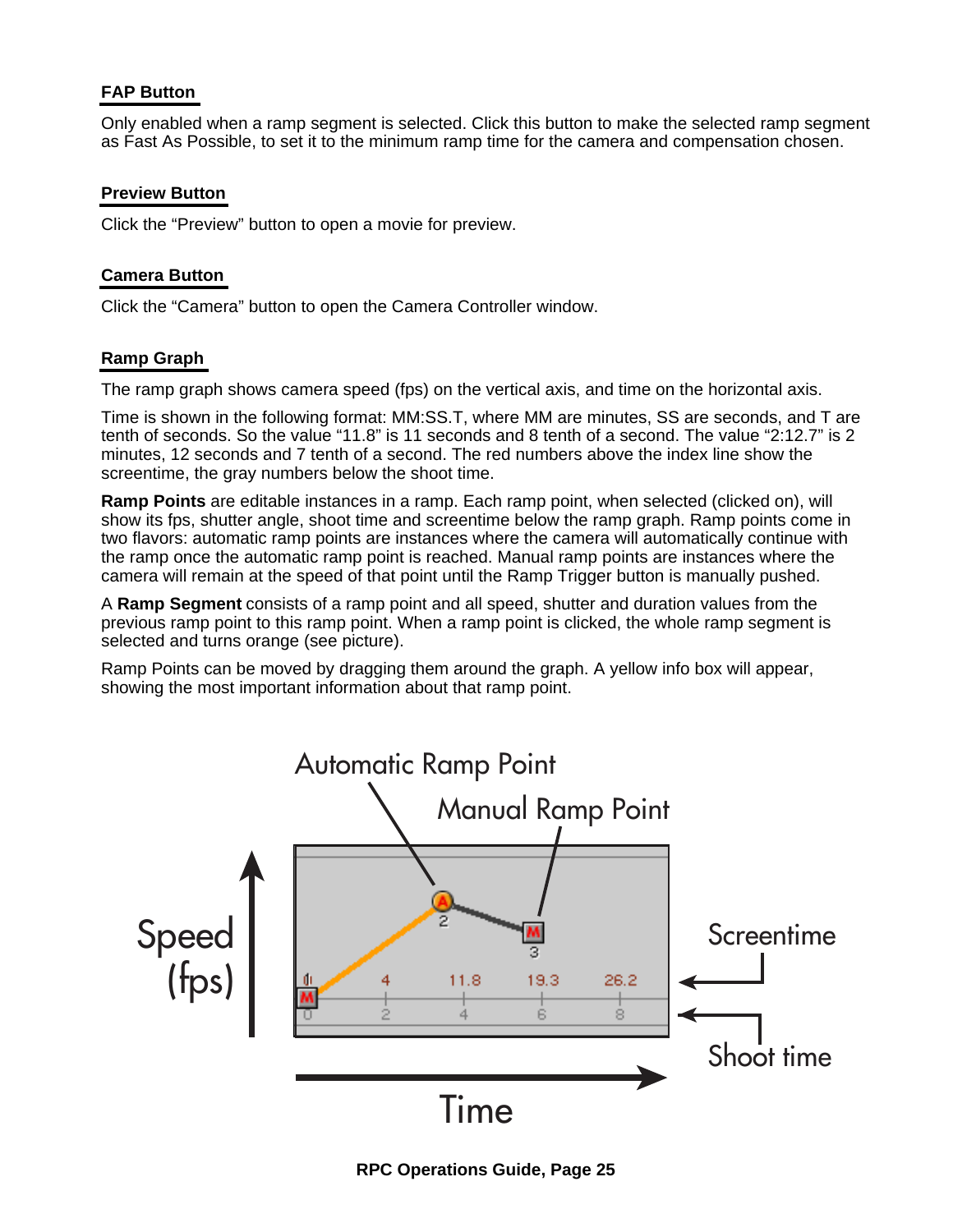# **Zoom Controls**

The zoom controls allow you to increase or decrease the horizontal resolution of the ramp graph. The zoom level shows which of the 7 zoom settings is currently active.

### **Fps & Shutter Fields**

The fps and shutter fields show the speed of the currently selected ramp point. A new speed can be entered by selecting the text and typing a new number. A new speed can also be entered by choosing a value from the menu associated with the Fps and Shutter fields. If the value in the text field is not in the menu, the first menu item will be "Add XX to the list". If this item is chosen, the number in the text field will be entered into the menu. If the number is already in the menu, the first menu item allows you to remove it. Thus this menu can be easily and quickly customized.

### **Shoot Time and Screentime Fields**

Shoot time is the amount of time it will take to shoot the selected ramp segment.

Shoot time is defined as the amount of time it takes to shoot an event. If, for instance, a car drives in 4 seconds from point A to point B, shooting this event will also take 4 seconds, no matter what fps rate the camera is running at.

Screentime is the time it will take to play back the selected ramp segment.

Screentime is defined as the time it takes to playback a length of film. It is the time the event filmed will be visible on screen. Screentime is determined by shoot time, shooting fps, and playback fps. If our car driving for 4 seconds was shot at 24 fps and played back at 24 fps, screentime would also be 4 seconds. If, on the other hand, the car was shot at 48 fps, we would have generated twice as much film in those 4 seconds of shoot time. Playback at 24 fps, then, would result in 8 seconds of screentime.

Playback fps can be set in the Preferences window.

### **Advance: Automatic (A) & Manual Ramp Trigger (M)**

Ramp points come in two flavors: automatic ramp points are instances where the camera will automatically continue with the ramp once the automatic ramp point is reached. Manual ramp points are instances where the camera will remain at the speed of that point until the Ramp Trigger button is manually pushed.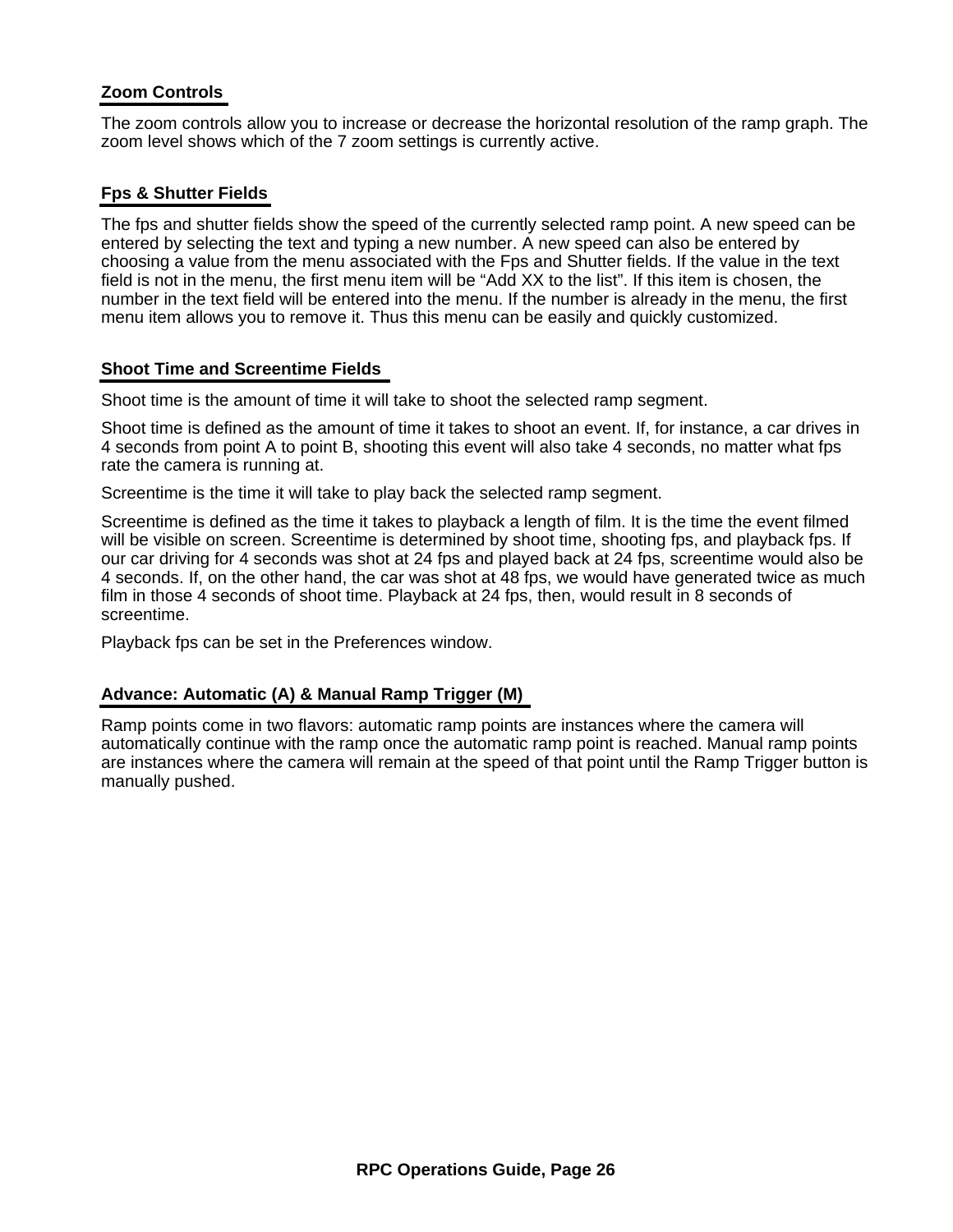# **The Preview Window**

The Preview window allows you to preview either a ramp or an offspeed. A ramp preview will apply the fps changes defined in the Ramp Editor to a movie, thus allowing you to see what this ramp will look like once it is filmed. An offspeed preview allows you to see what the movie would look like if the film camera would have run at a different (but constant) speed.



# **Ramp Tab**

Click on the Ramp tab to preview the ramp displayed in the Ramp Editor window. The controls in the Ramp tab are only enabled if the Ramp Editor Window is open.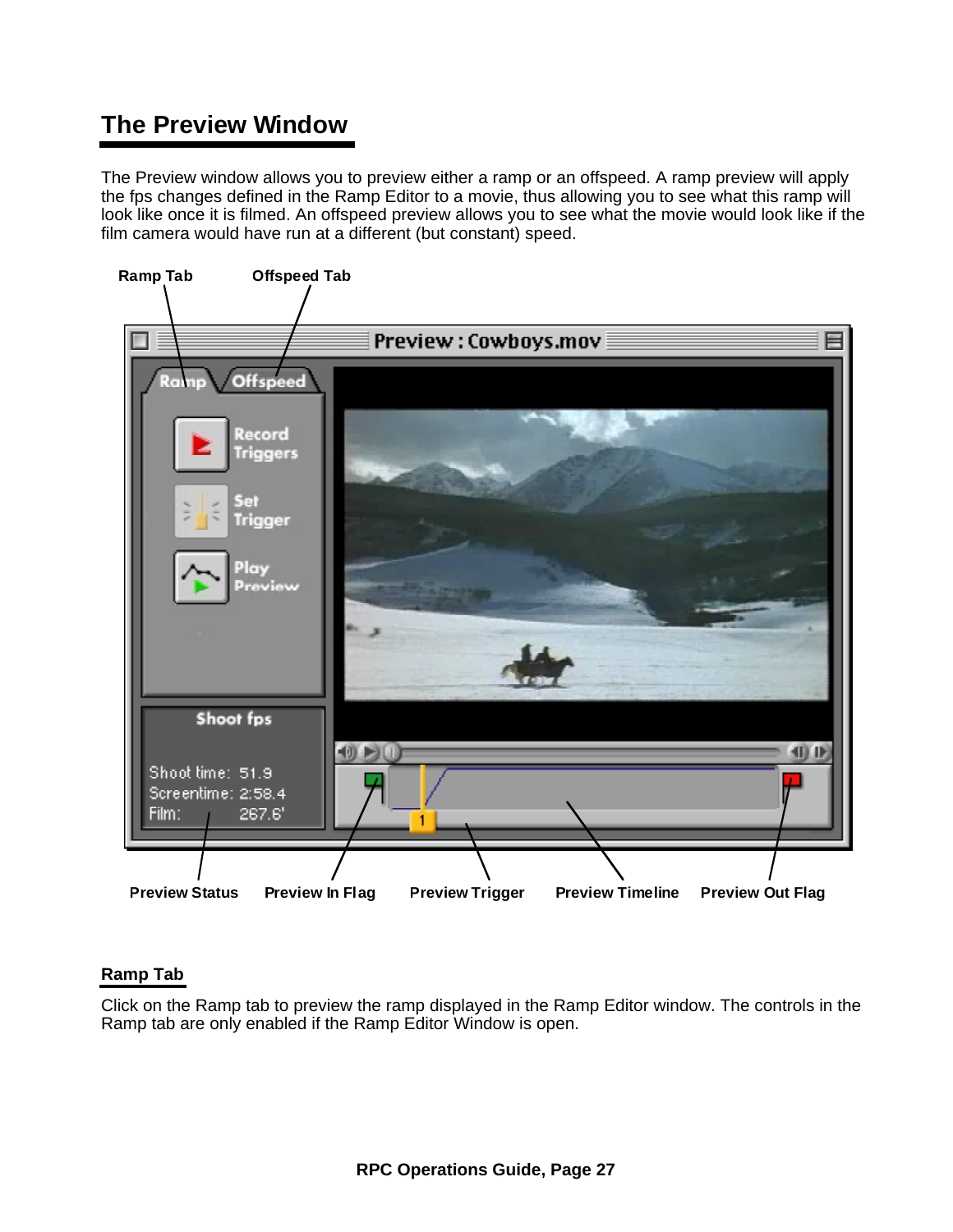# **Offspeed Tab**

Click on the Offspeed tab to preview what the movie would look like if the film camera would have run at a speed other than the playback speed defined in the Preferences. This tab is always available, even when the Ramp Editor window is not open.

### **Preview Status**

Preview Status shows the shoot fps used for this preview, the shoot time, screentime and film needed. Please note that the shoot time, screentime and film needed are based on the positions of the Preview In and Preview Out flags. Moving those flags will change the numbers in the Preview Status.

# **QuickTime Controls**

Directly underneath the movie are the normal QuickTime controls. They allow for changing of the sound level, normal speed playback and stepping through the movie one frame at a time. Please note that the QuickTime play button will always play the movie at normal speed. A preview can only be achieved with the Play Preview button.

Note: When previewing an offspeed, the arrow keys on the keyboard have two functions that can be switched with the tab key: they can step through the numbers in the Shoot fps combo box, or they can change the QuickTime audio volume.

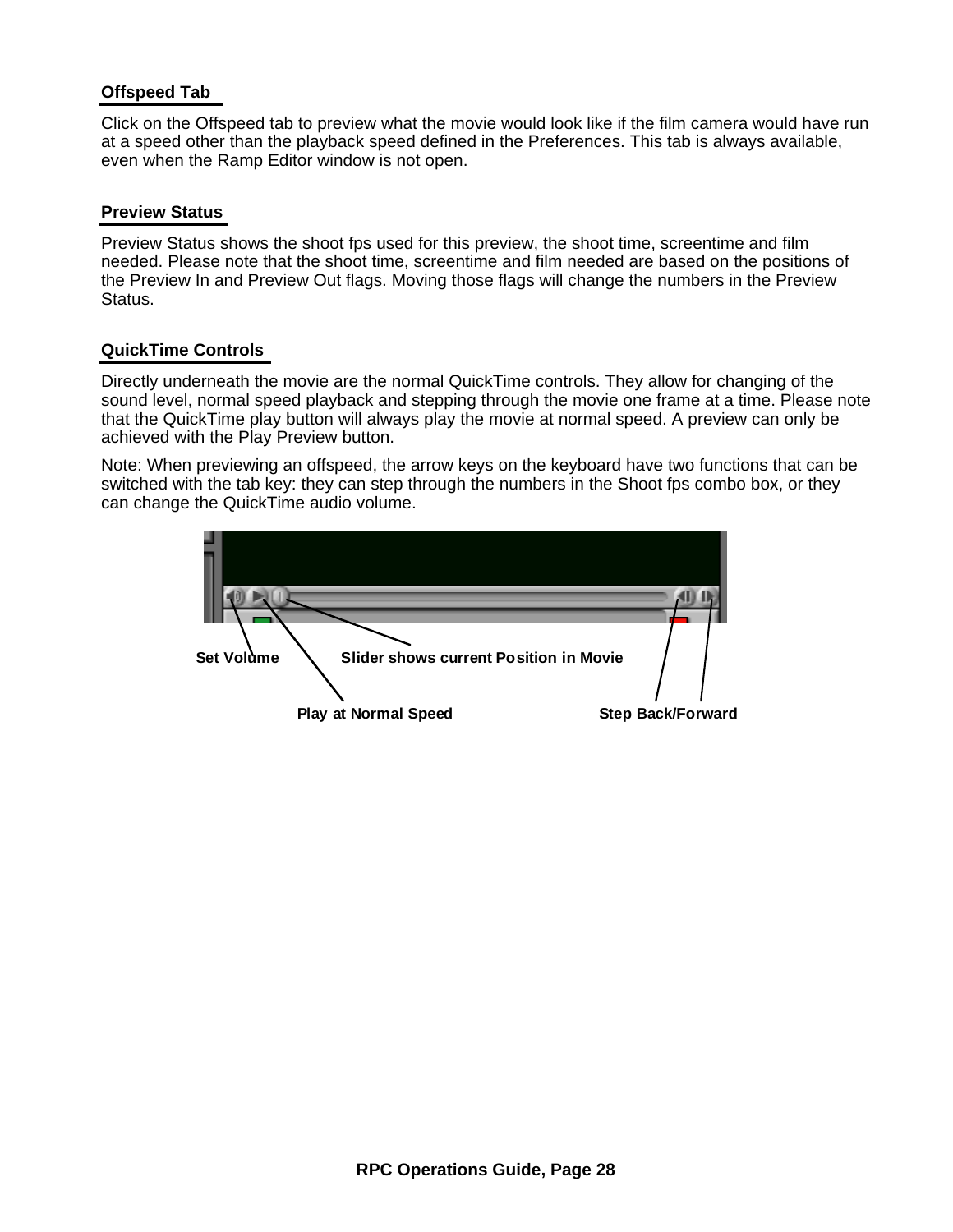# **The Preview Window - Ramp Preview**

# **Ramp Tab**

Make sure the Ramp tab is in the front when previewing ramps.

# **Record Triggers Button**

Once the Record Triggers button is clicked, all existing preview triggers will be erased, and the movie will play at normal speed. At the moment in the movie where you want a preview trigger to occur, click the Set Trigger button. A preview trigger will be placed in the preview timeline.



# **Set Trigger Button**

Once the Record Triggers button is clicked, all existing preview triggers will be erased, and the movie will play at normal speed. At the moment in the movie where you want a preview trigger to occur, click the Set Trigger button. A preview trigger will be placed in the preview timeline.

# **Play Preview**

Once at least one Preview Trigger has been set, you can use the Play Preview button to playback the preview. The preview will start at the Preview In Flag, and end at the Preview Out Flag. It will speed up or slow down the playback of the movie to simulate what the ramp in the Ramp Editor window will look like once filmed. Please note that how fast the movie will be played back by the RPC is based on the speed set here AND on the playback speed set in the Preferences.

# **Preview In Flag**

This green flag defines the point in the movie where the preview will begin playing from. Drag the flag left/right to adjust the in point.

# **Preview Out Flag**

This red flag defines the point in the movie where the preview will stop playing. Drag the flag left/right to adjust the out point.

# **RPC Operations Guide, Page 29**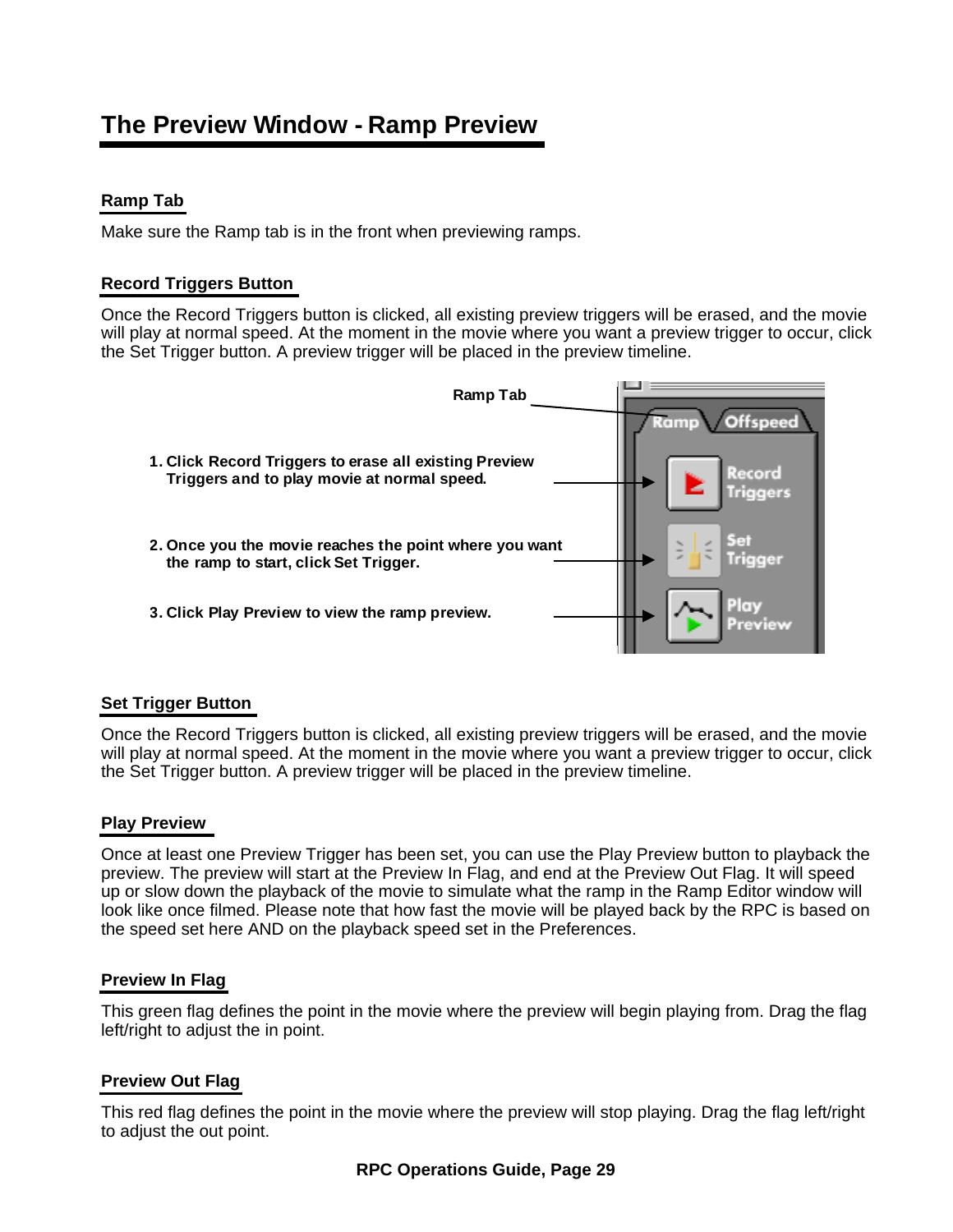### **Preview Timeline**

The Preview Timeline is where the Preview Triggers and Preview In/Out Flags are set. Preview Trigger define where in the movie a ramp point is triggered. Preview In and Preview Out Flags show how much of the movie can be previewed; only the part of the movie between those flags will be played back during a preview.



# **Preview Trigger**

A Preview Trigger defines where in the movie the RPC will simulate a Ramp Trigger button push. You must at least set one Preview Trigger, so the RPC knows where in the movie you want the ramp to start. The numbers on the Preview Triggers correspond to the numbers on the Ramp Points in the Ramp Editor.

# **A quick way to set a Preview Trigger is this:**

- Move the cursor over the Preview Timeline.
- Push the mouse button down and keep it held down. Now move the cursor to the left or right; you will scrub through the movie.



• Once you get to the place in the movie where you want the Preview Trigger to occur, let go of the mouse button.

### **If you want to rehearse the trigger button push, you can use this alternate method:**

- Click the Record Triggers button. This action will erase all existing Preview Triggers and play the movie at normal speed.
- Once the movie reaches the point where you want the preview trigger to occur, click either the Set Trigger button, or use the keyboard shortcut (The default is F-9, but if you changed the Shortcut settings in the Preferences it could be something else).

Preview Triggers can be dragged to a different position at any time. They can be erased by dragging them down, out of the Preview Timeline. The cursor will take on the shape of a trash can to indicate that a Preview Trigger will be erased.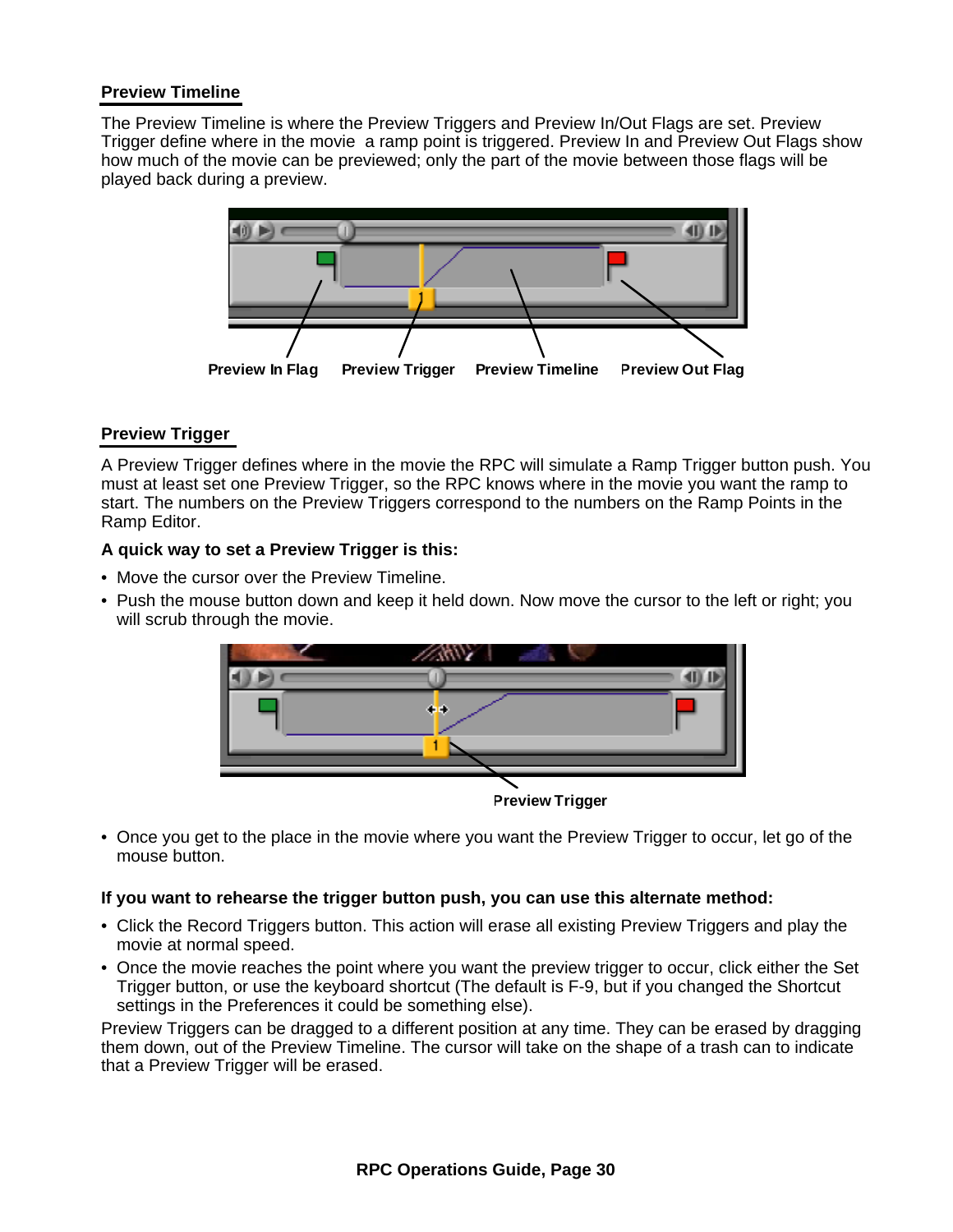# **The Preview Window - Offspeed Preview**



# **Offspeed Tab**

Make sure the Offspeed tab is in the front when previewing ramps.

# **Preview In Flag**

This green flag defines the point in the movie where the preview will begin playing from. Drag the flag left/right to adjust the in point.

# **Preview Out Flag**

This red flag defines the point in the movie where the preview will stop playing. Drag the flag left/right to adjust the out point.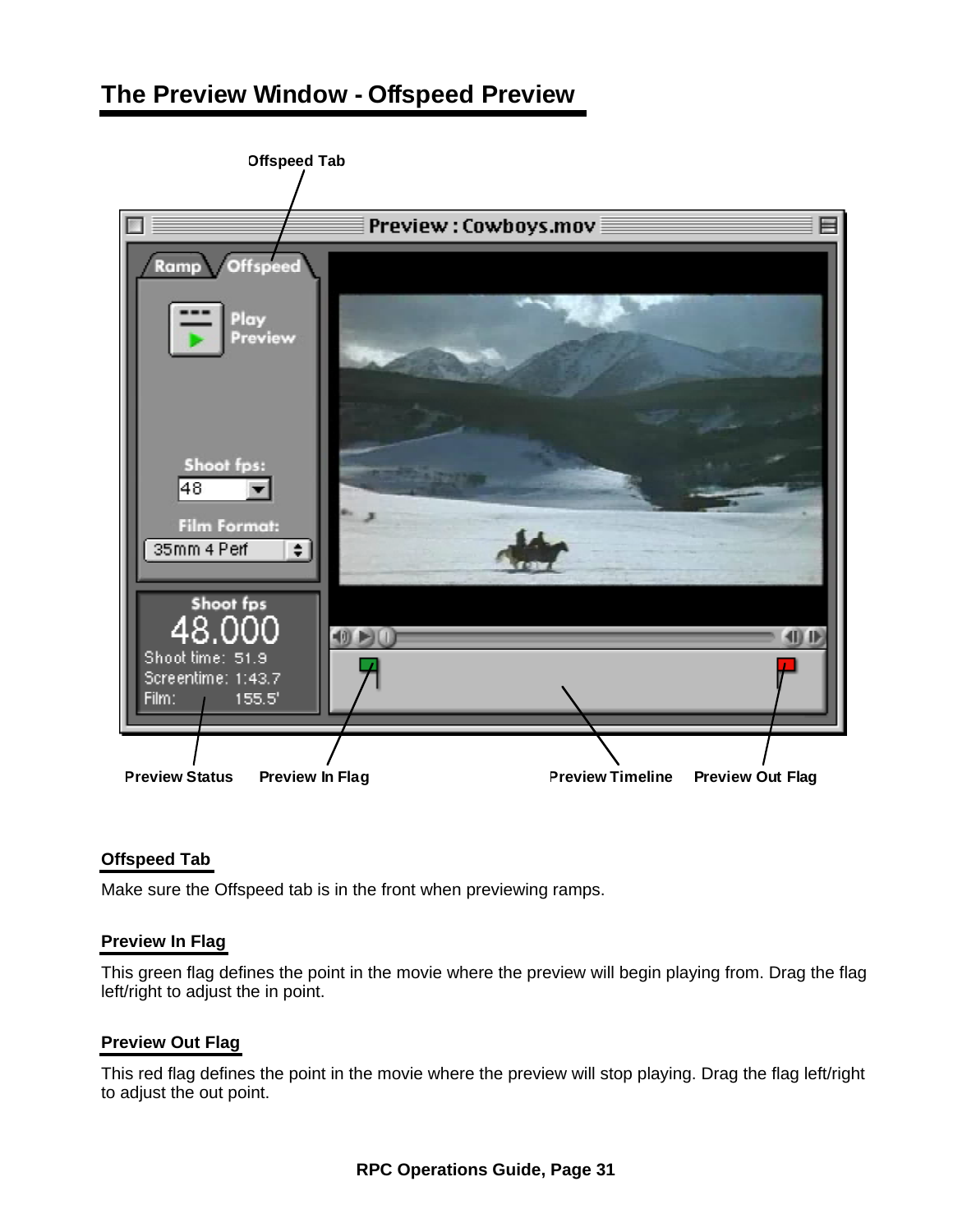### **Play Preview**

Click the Play Preview button to see what the movie would look like if it would have been shot with a film camera at the speed set in the Shoot fps combo box. The preview will start at the Preview In Flag, and end at the Preview Out Flag. Please note that how fast the movie will be played back by the RPC is based on the speed set here AND on the playback speed set in the Preferences.



### **Shoot fps**

Type a speed into or choose a speed from this combo box. Once you click the Play Preview button, the RPC will play the movie back as it will look when shot at this speed. Please note that how fast the movie will be played back by the RPC is based on the speed set here AND on the playback speed set in the Preferences.

Once the combo box has been clicked on, you can quickly step through the numbers in the menu with the arrow up or down keys on the keyboard. To use the arrow up/down keys to change the QuickTime audio volume, either click in the movie window or hit the tab key once.

### **Film Format**

To properly calculate the film needed for any given offspeed, the RPC needs to know what film format will be used. During a Ramp Preview, the film format is automatically preset by the choice of camera in the Camera menu in the Ramp Editor. For an Offspeed Preview the film format has to be entered manually.

### **Preview Timeline**

The Preview Timeline shows how much of the movie can be previewed through the Preview In and Preview Out Flags. Only the portion of the movie between those flags will be played back during a preview. The whole movie can still be played back using the QuickTime controls.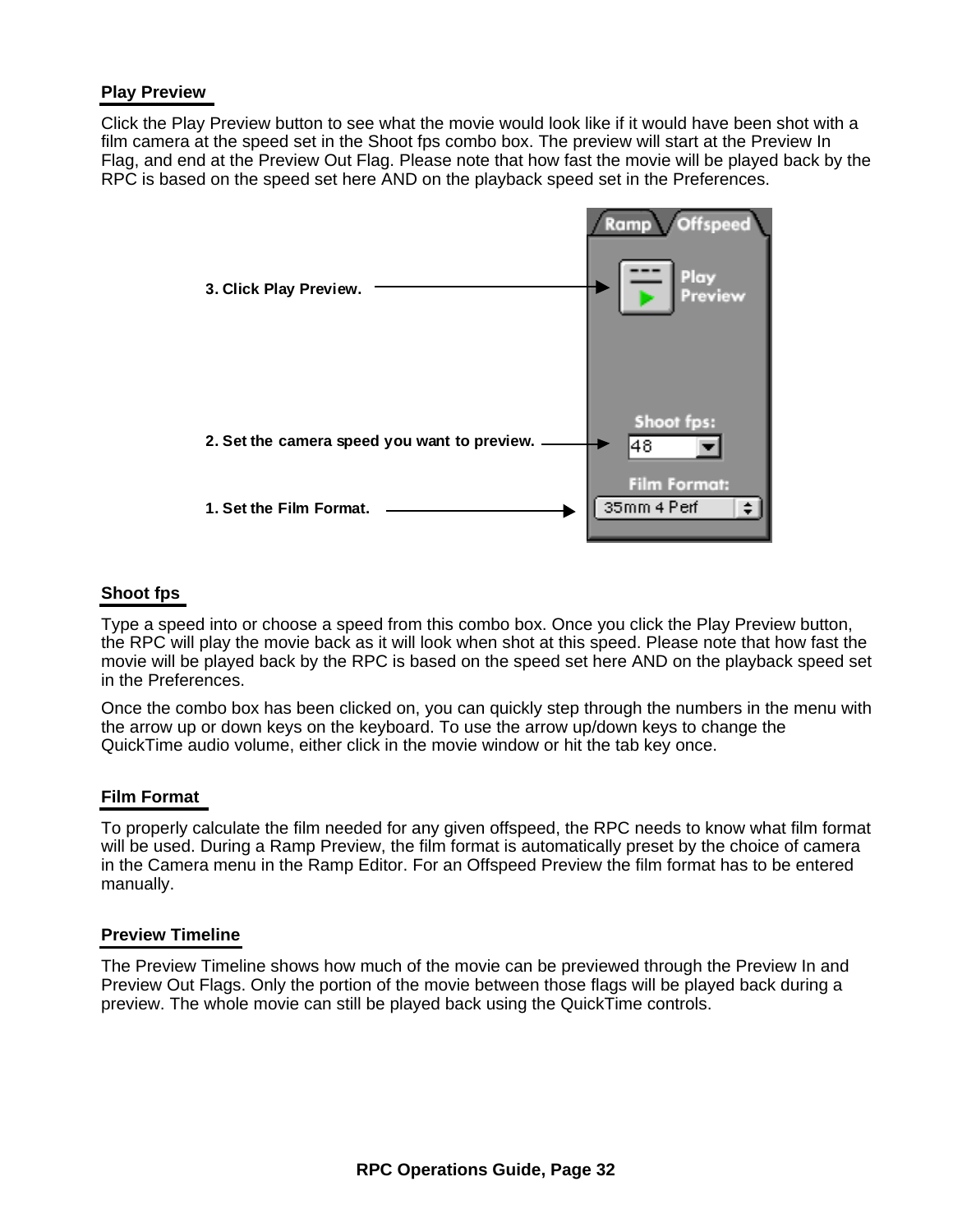# **The Camera Controller Window**

The Camera Controller window allows basic remote control of a connected film camera, including run/stop, activation of ramp mode, camera status display, ramp trigger, phase, changing of fps and shutter angle.



# **Connect to Camera Button**

When the Camera Controller is not connected to a camera, the left side will be empty except for the "Connect to Camera" button. Click that button to open the Connect to Camera window.

# **Camera Mode Switch (Normal/Ramp)**

Slide this switch to the right to put the camera in ramp mode, to the left for normal use. In ramp mode, the Ramp Trigger button will be available, speed and shutter cannot be changed from the Camera Controller and the Ramp Editor window cannot be edited until the camera mode is switched back to Normal.

# **Speed Combo Box**

A new speed can be set on the camera by selecting the text and typing a new number. A new speed can also be set by choosing a value from the menu associated with the Speed field. A new speed entered will be transmitted immediately to the camera.

If the value in the field is not in the menu, the first menu item will be "Add XX to the list". If this item is chosen, the number in the field will be entered into the menu. If the number is already in the menu, the first menu item allows you to remove it. Thus this menu can be easily and quickly customized.

# **Shutter Combo Box**

A new shutter angle can be set on the camera by selecting the text and typing a new number. A new shutter angle can also be set by choosing a value from the menu associated with the shutter field. A new shutter angle entered will be transmitted immediately to the camera.

# **RPC Operations Guide, Page 33**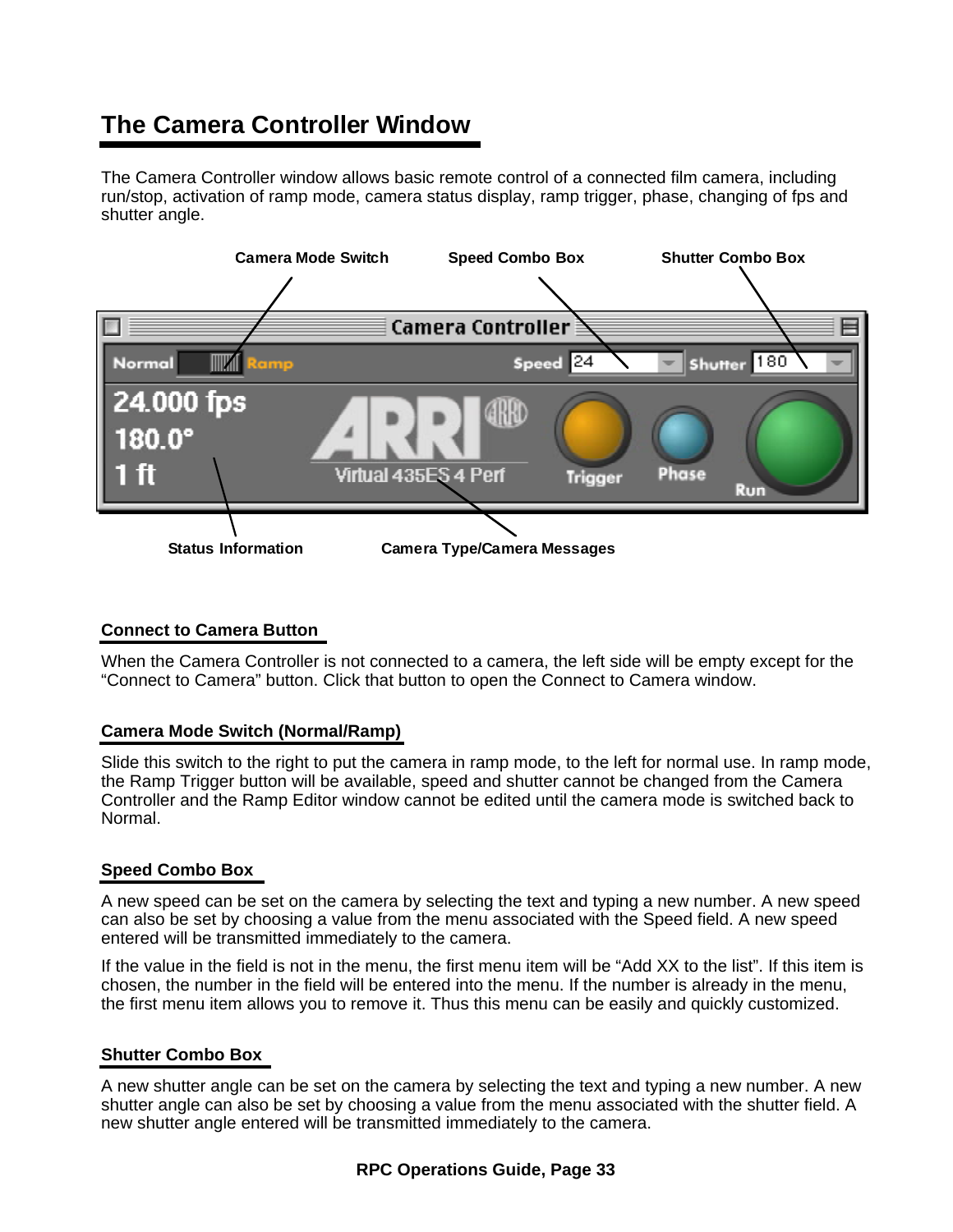If the value in the field is not in the menu, the first menu item will be "Add XX to the list". If this item is chosen, the number in the field will be entered into the menu. If the number is already in the menu, the first menu item allows you to remove it. Thus this menu can be easily and quickly customized.

### **Status Information**

**Camera running**

Camera status is shown by the color of the Camera Controller background. When the Camera is in standby, the background is gray. When the camera is running, the background is green. When the camera is not ready, the background is red. When the camera is not ready, the ARRI logo will be replaced by a message, identifying the reason for the not ready state.

To the left is the speed the camera is set at, the shutter angle (only visible on cameras with an electronic shutter) and the TOTAL footage counter. The footage counter will not be visible during external ramps.

#### **Camera in standby, set to 24 fps and 180° shutter**



**The model number of the connected camera**

#### **Camera Controller** 膠 Normal **WWW** Speed 24  $\blacksquare$  Shutter  $180$ Ramp 24.000 fps 180.0 7241 ft **435ES 4 Perf** Phase Run

**ARRI logo rotates during camera run**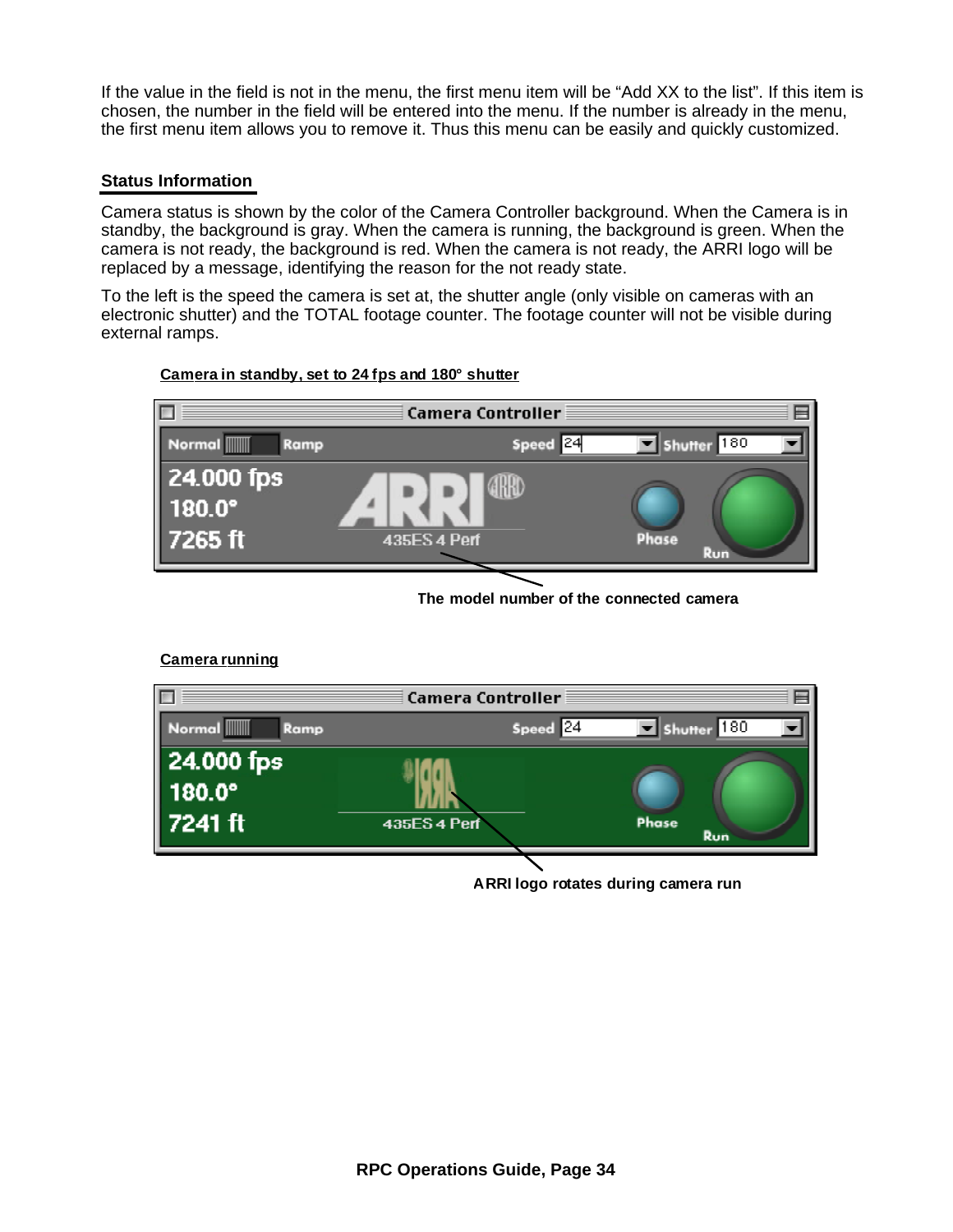### **Camera not ready because movement is not completely closed**



**The ARRI logo is replaced by a short message indicating why the camera is not ready**

Please note that different camera models behave differently when a roll out occurs. The 535, 535B and 16SR3 can be reset by pushing the Run button, on the camera or in the Camera Controller window. The 435 has to be reset by opening the magazine release lever on the camera itself; the 435 cannot be reset from the Camera Controller window.

# **Trigger Button**

When the Camera is put in ramp mode, the Trigger button will be available. Once a ramp is executing, clicking the Trigger button will trigger the next ramp segment.

### **Camera Controller is in Ramp mode, Ramp Trigger button is visible**



### **Phase Button**

When the camera is in standby, clicking the Phase button will inch the camera. On cameras without an electronic mirror shutter, after about 20 seconds the mirror shutter angle will be displayed.

When the camera is running, its speeds increases by 0.2 fps.

### **Run Button**

Click here to run/stop the camera. When the camera is not running (in standby), the Camera Controller background will be gray. When the camera is running, the background will be green, and the ARRI logo will rotate.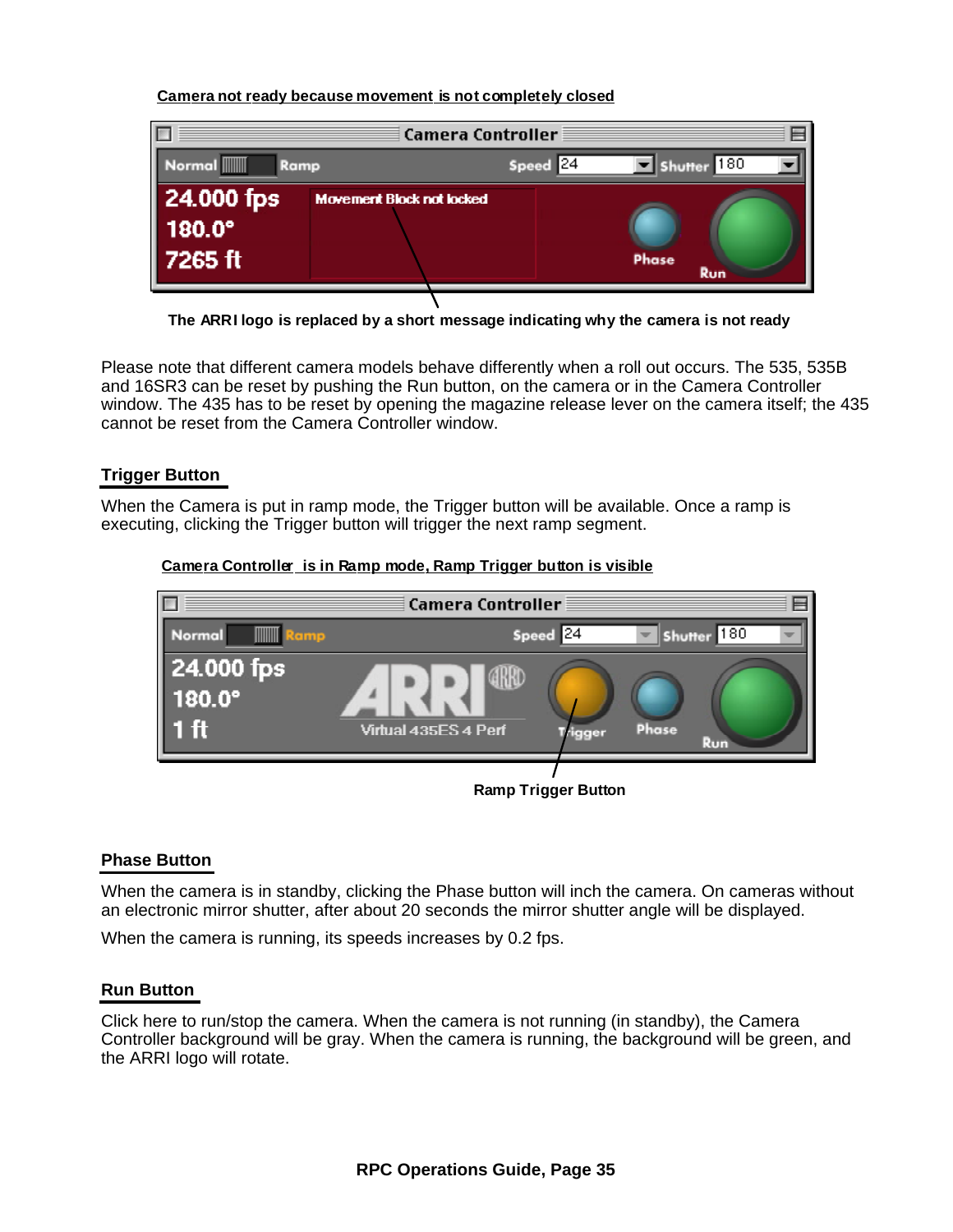# **The Connect To Camera Window**

|                          | Connect To Camera $\equiv$   |  |  |  |  |
|--------------------------|------------------------------|--|--|--|--|
| <b>Connect To:</b>       | <b>Real Camera</b>           |  |  |  |  |
| <b>Connect Through:</b>  | P#2KeyUSB1                   |  |  |  |  |
| Not Connected<br>Status: |                              |  |  |  |  |
|                          | Close this window on connect |  |  |  |  |
| Help                     | Disconnect<br>Connect        |  |  |  |  |

### **Connect To Menu**

This menu allows you to connect to a real or a number of virtual cameras. A virtual camera makes the computer believe that it is connected to a camera, even if it is not. Virtual cameras are a great tool for familiarizing yourself with the software and the features of the supported ARRI cameras.

### **Connect Through Menu**

The communication ports available to your computer will be listed in this menu. If you plug a USB adapter into the computer but it does not show up in this menu, close the window and open it again to reset the menu.

### **Status**

The "Status" text show the current status of the connection.

#### **Close This Window on connect Checkbox**

When this box is checked, the Connect to Camera window will close once a connection is successfully established.

#### **Help Button**

Click on the "Help" button to display help on using the Connect to Camera window.

### **Connect Button**

Click the "Connect" button to attempt connecting to the camera chosen in the "Connect To" menu.

#### **Disconnect Button**

Use the "Disconnect" button to terminate the connection.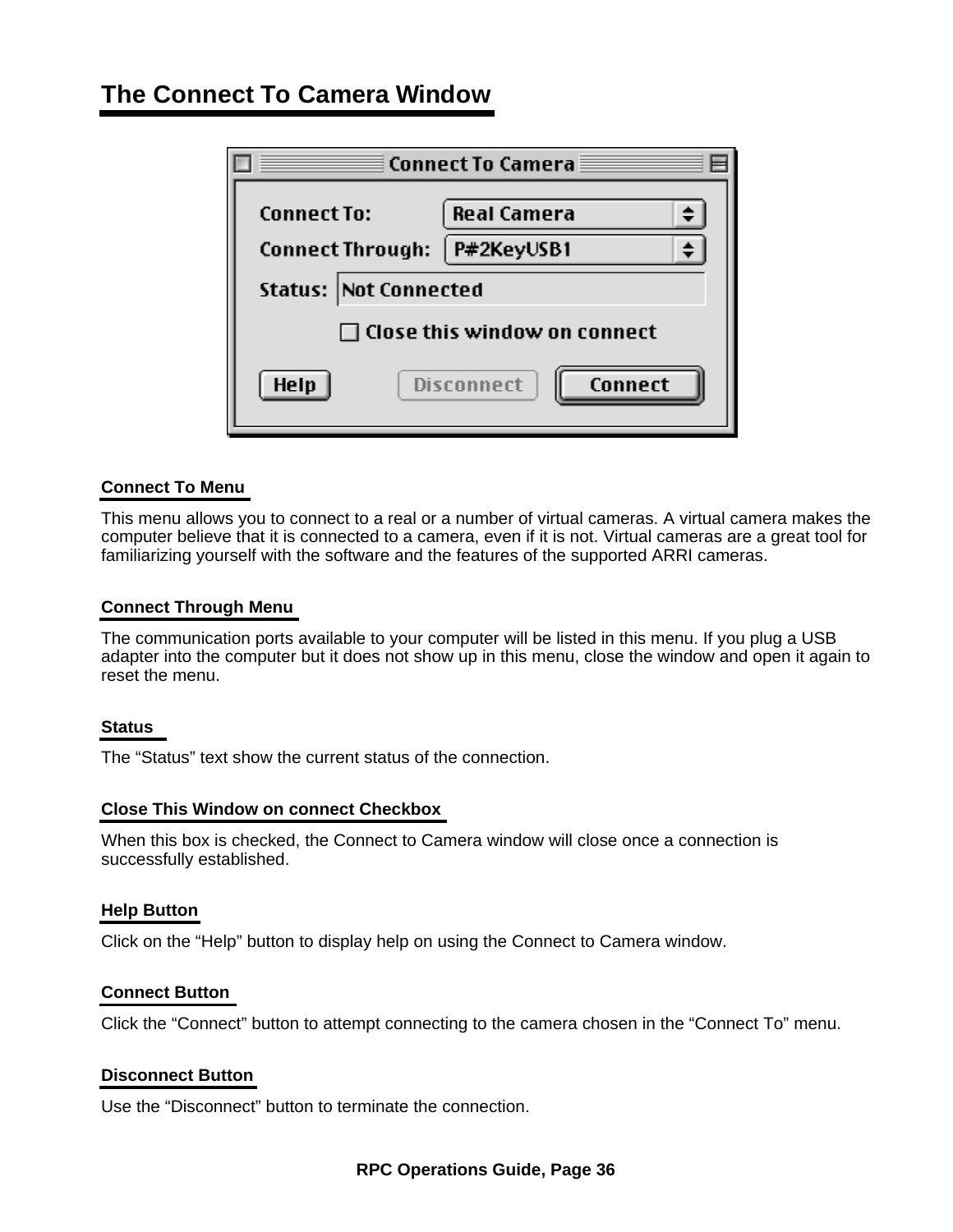# **Preferences**



The Preferences are divided into four different sections: General, Ramps, Shortcuts and Alerts. You access a section by clicking the respective icon in the Section list. It is a very good idea to familiarize yourself with these settings, as they often determine the underlying behavior of the other parts of the program.

Most importantly, the Playback Speed set in the Ramp section determines the preview behavior of the Preview window.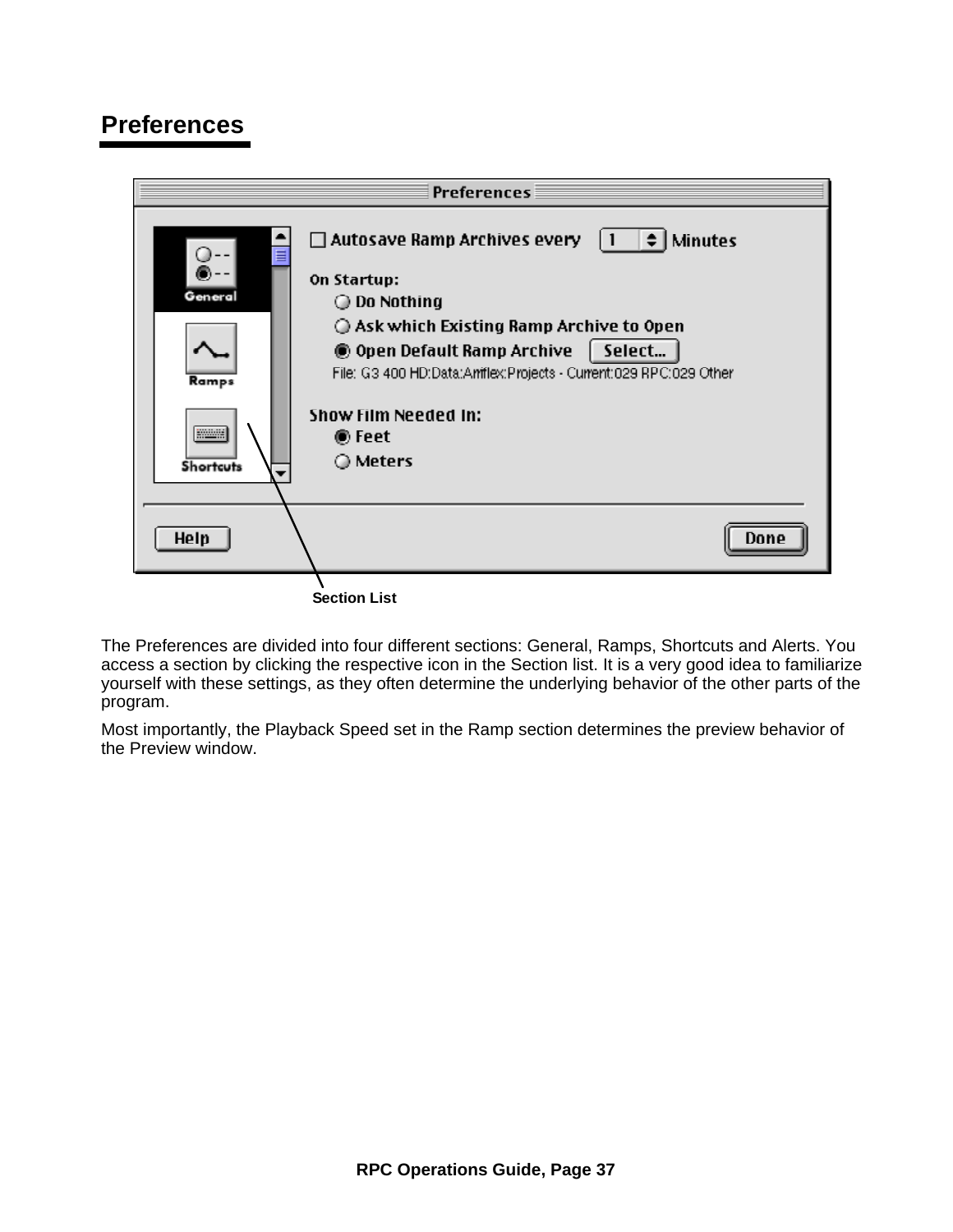|                           | <b>Preferences</b>                                                                                                                                                                                        |
|---------------------------|-----------------------------------------------------------------------------------------------------------------------------------------------------------------------------------------------------------|
| Ε<br><b>STATIONE</b>      | $ 1  \neq  $ Minutes<br>$\Box$ Autosave Ramp Archives every<br>On Startup:<br>$\bigcirc$ Do Nothing<br>$\bigcirc$ Ask which Existing Ramp Archive to Open<br>Select<br><b>O</b> Open Default Ramp Archive |
| Ramps<br><b>Shortcuts</b> | File: G3 400 HD:Data:Arriflex:Projects - Current:029 RPC:029 Other<br><b>Show Film Needed In:</b><br>● Feet<br>○ Meters                                                                                   |
| <b>Help</b>               | Done                                                                                                                                                                                                      |

### **Autosave Ramp Archives Every XX Minutes**

When checked, this option will save Ramp Archives to the hard disk in the time interval specified. Saving is suspended while connected to a camera and the camera is running.

# **On Startup**

Choose here what the Ramp Preview Controller should do when it starts up.

- Do Nothing: The program will start with the Camera Controller and Connect to Camera windows in the same positions that they were in when the program was quit.
- Ask which Existing Ramp Archive to Open: the program will bring up a dialog asking you to open an existing ramp archive file.
- Open Default Ramp Archive: Here you can select a ramp archive that will automatically be opened when the program starts. The file's name will be displayed underneath this option. Use the "Select" button to choose a file.

### **Show Film in**

This sets the unit of measurement (feet or meters) that will be used in the Ramp Editor and in the Preview window to display the amount of film needed. Note: The Camera Controller will always use the unit of measurement of the camera to display the camera film counter.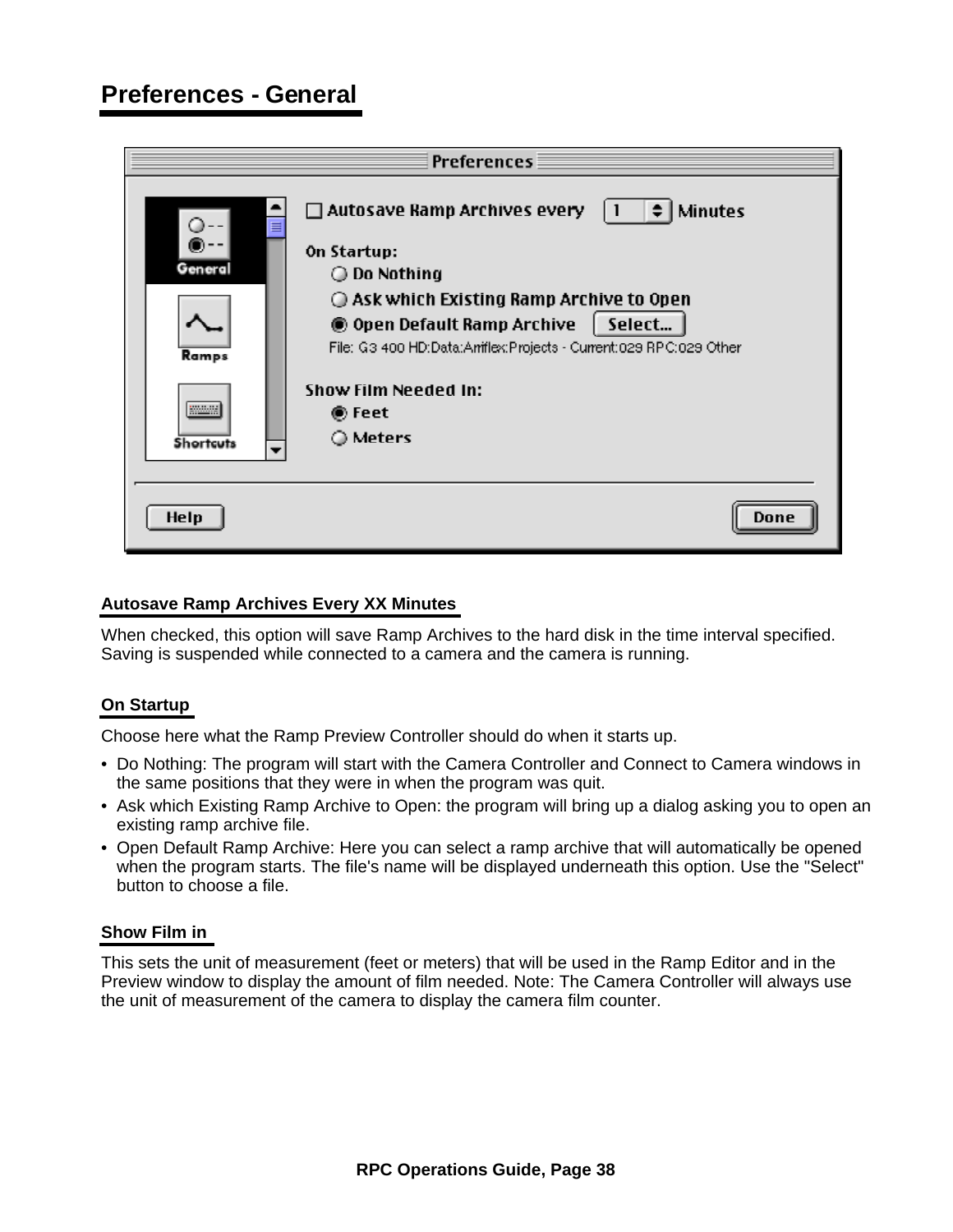# **Preferences - Ramps**

|                                                                      | <b>Preferences</b> $\equiv$                                                                                                                                                                     |                                                           |
|----------------------------------------------------------------------|-------------------------------------------------------------------------------------------------------------------------------------------------------------------------------------------------|-----------------------------------------------------------|
| Ξ<br>Genera<br>Ramps<br><b>Shortcuts</b><br>$\overline{\phantom{a}}$ | <b>Change Ramp Points on Graph in</b><br>Playback fps:<br> 24 <br>When Camera Menu is set to "None":<br>$ 150 \rangle$ = fps<br><b>Maximum Speed</b><br><b>Film Format for Film Calculation</b> | 0.50<br>$\div$   fps steps<br>$\triangleq$<br>35mm 4 Perf |
| <b>Help</b>                                                          |                                                                                                                                                                                                 | Done                                                      |

### **Change Ramp Points on Graph in XX fps Steps**

This setting determines in what increments the program will attempt to change fps when you move a ramp point on the graph. The actual increment used may be larger than the one set here since the smallest increment that can be displayed depends on the size of the Ramp Editor window.

Please note that this setting does not limit what values can be entered in the text fields below the ramp graph - those can still be in smaller increments.

### **Playback fps**

This setting defines the normal playback speed for all previews, and is thus very important. It is also the basis for the screentime calculation. It cannot be higher than the maximum speed for the "None" camera.

Note: The baseline in the graph shows this value. Clicking on this number to the left of the graph will cycle through the 3 most common telecine playback speeds of 24, 25 and 30 fps.

### **When Camera Menu is set to "None": Maximum Speed XXX fps**

When the "Camera" menu is set to "None", the value entered here will be used to set the maximum fps displayed in the graph. This number cannot be lower than the Screentime Playback fps. When the "Camera" menu is set to "None", the minimum fps used in the graph is always 1.

### **When Camera Menu is set to "None": Film Format for Film Calculation**

When the "Camera" menu is set to "None", the film needed displayed in the Ramp Editor and in the Preview window is calculated based on this film format.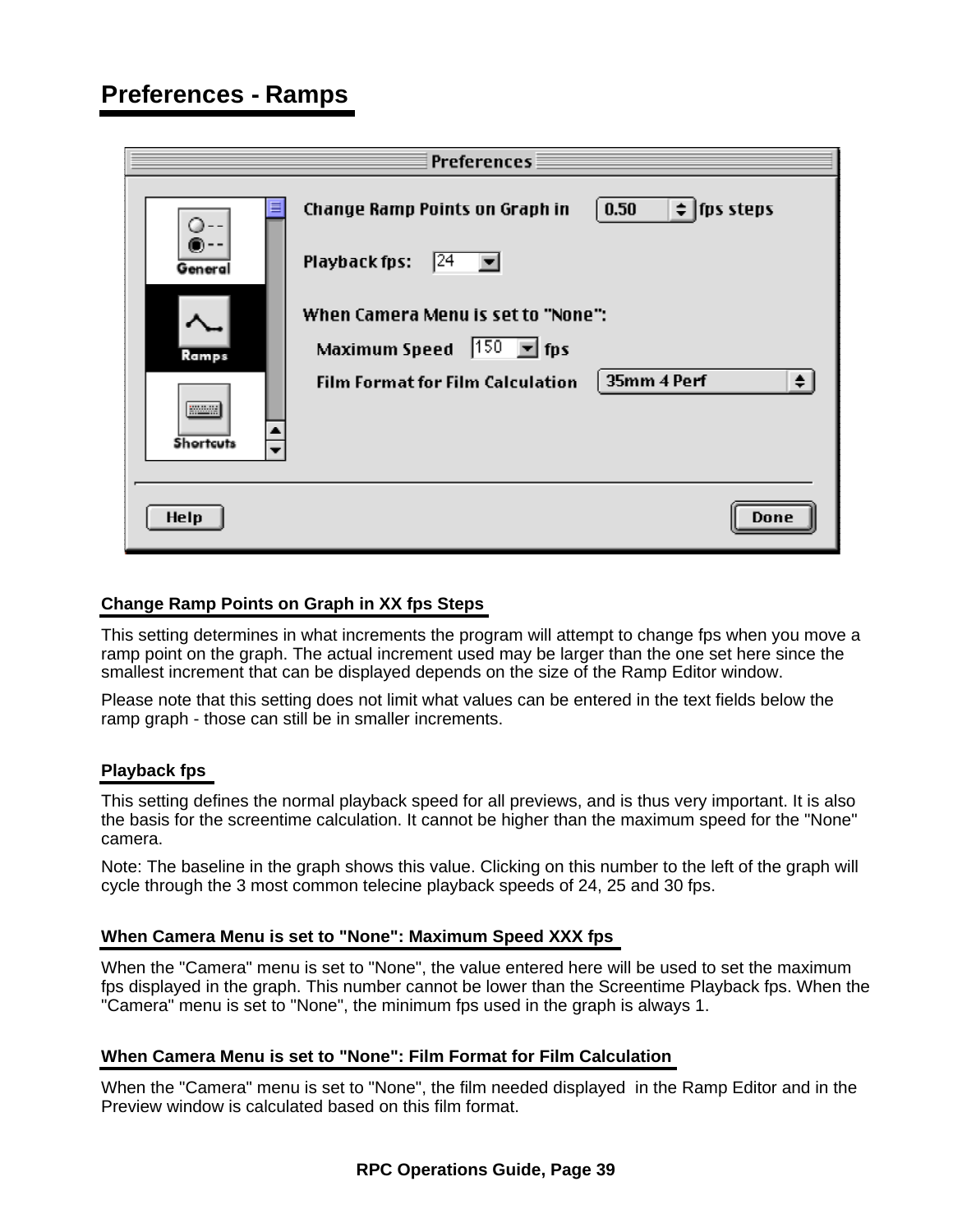# **Preferences - Shortcuts**

| <b>Preferences</b>                           |                            |                                                                                |  |  |
|----------------------------------------------|----------------------------|--------------------------------------------------------------------------------|--|--|
| ≣                                            | Normal/Ramp Mode           | $\div$<br>F <sub>2</sub><br>$\div$<br>none<br>0 <sup>r</sup>                   |  |  |
|                                              | <b>Camera Run/Stop</b>     | $\div$<br>F <sub>4</sub><br>$\triangleq$<br>esc<br>or                          |  |  |
| General                                      | <b>Ramp Trigger</b>        | $\div$<br>$accept$ grave $( )$<br>$\div$<br>F6<br>or                           |  |  |
| Ramps                                        | <b>Phase</b>               | $\div$  <br>$\Rightarrow$<br>F8<br>none<br>or                                  |  |  |
|                                              | <b>Preview Set Trigger</b> | $\triangleq$<br>F9<br>$\frac{1}{2}$<br>none<br>or                              |  |  |
|                                              | <b>Play/Stop Movie</b>     | $\Rightarrow$ $\mid$<br>F11<br>$\div$  <br>equals sign $($ = $)$<br>or $\vert$ |  |  |
| <b>Shortcuts</b><br>$\overline{\phantom{a}}$ | <b>Play/Stop Preview</b>   | $\div$  <br>F12<br>$\triangleq$<br>space bar<br>  or                           |  |  |
|                                              |                            |                                                                                |  |  |
| <b>Help</b>                                  |                            | Done                                                                           |  |  |

Here you can assign F-Keys and normal keyboard keys as shortcuts for the most common camera control and preview commands. The camera control commands (Normal/Ramp Mode, Camera Run/Stop, Ramp Trigger and Phase) will always work, whereas the three preview commands (Preview Set Trigger, Play/Stop Movie and Play/Stop Preview) only work when the Preview window is in the foreground.

Caution: As long as a key is assigned here, you will not be able to use this key in Ramp names.

Note: Other shortcuts can be found in the menus behind the menu commands and in the "Keyboard Shortcuts" window accessible from the "Help" menu.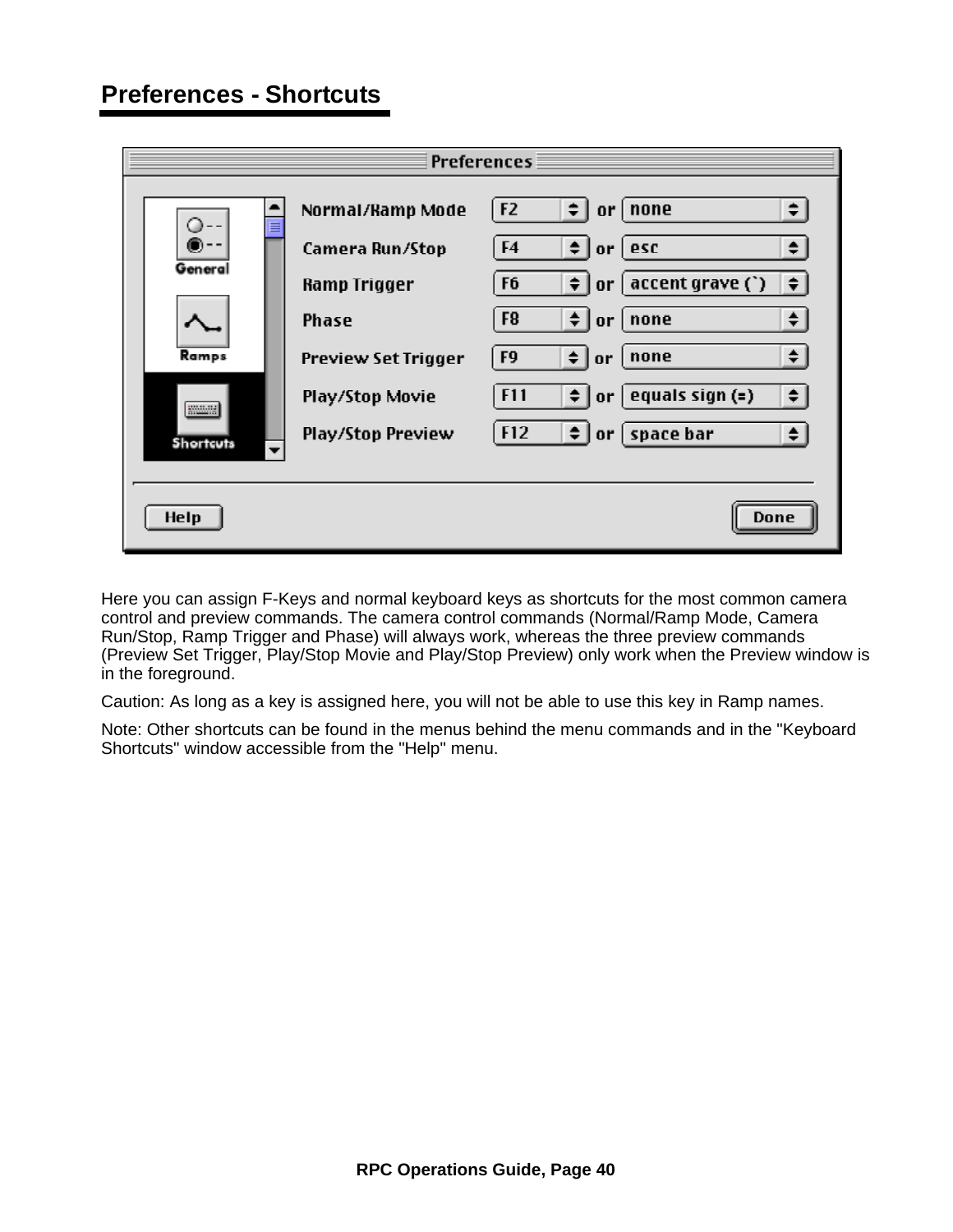# **Preferences - Alerts**

|                                                                             | <b>Preferences</b>                                                                                                                                                                                                                         |      |
|-----------------------------------------------------------------------------|--------------------------------------------------------------------------------------------------------------------------------------------------------------------------------------------------------------------------------------------|------|
| Ramps<br>t i se<br><b>Shortcuts</b><br>E<br><b>Alerts</b><br>$\blacksquare$ | $\boxtimes$ Show "Change from Forward To Reverse fps"<br>$\boxdot$ Show "435 fps Warning"<br>☑ Show "Does Not Support Internal Ramps"<br>$\boxdot$ Show "Ramp Exceeds Camera Limit"<br>$\boxtimes$ Show "Ramp Exceeds Compensation Limits" |      |
| <b>Help</b>                                                                 |                                                                                                                                                                                                                                            | Done |

Some Alerts can be prevented from appearing again with a "Don't Show Again" checkbox in the Alert itself. This is where they can be enabled again.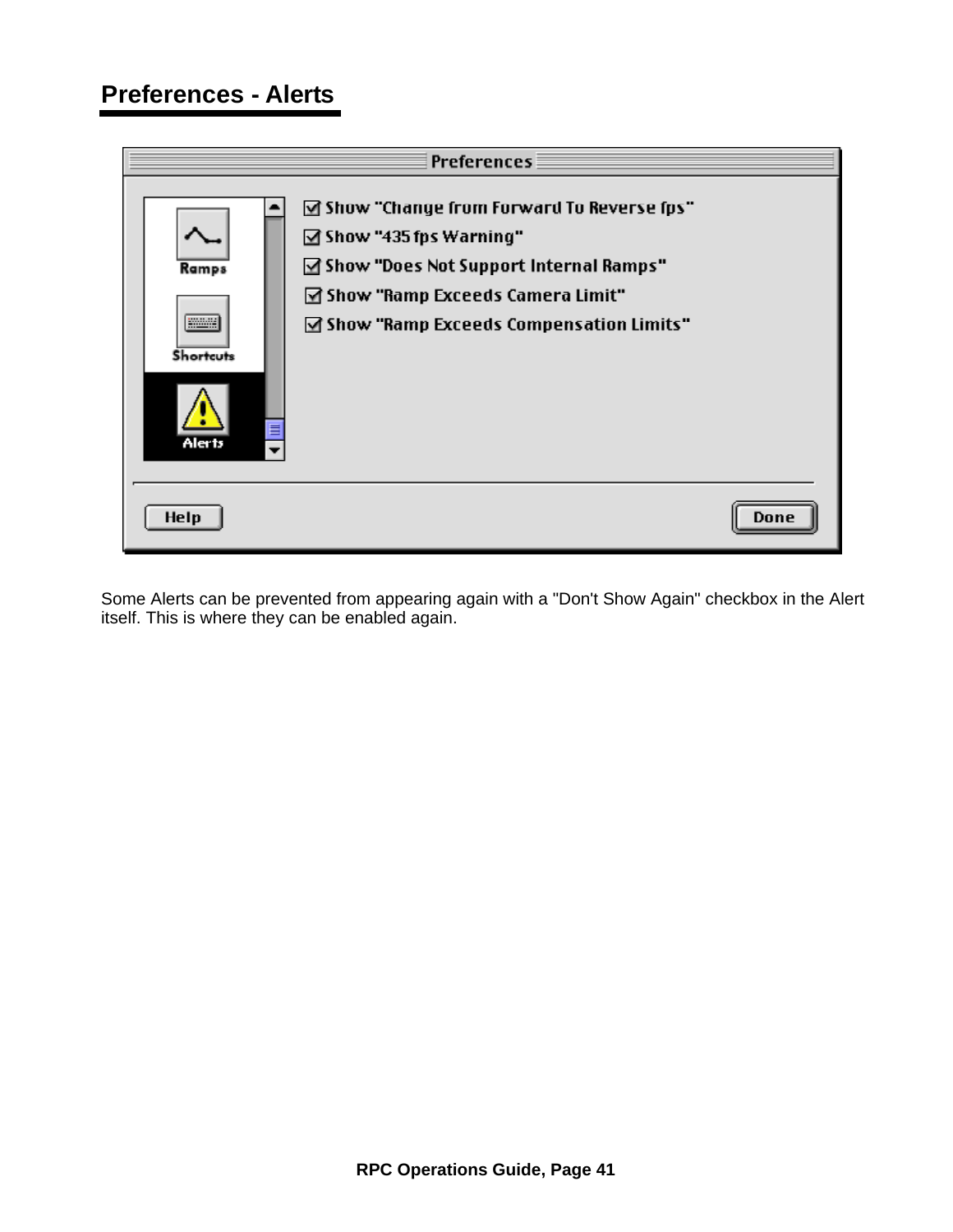# **File Menu**

| <b>File</b>          |                        | <b>Edit View Preview</b> |  | Hı |
|----------------------|------------------------|--------------------------|--|----|
|                      | New Ramp Archive<br>жN |                          |  |    |
|                      |                        | Open Ramp Archive        |  | 80 |
|                      | Close                  |                          |  | ₩₩ |
|                      |                        | Save Ramp Archive        |  | #S |
| Save Ramp Archive As |                        |                          |  |    |
| Deauthorize          |                        |                          |  |    |
| <b>Quit</b>          |                        |                          |  |    |

# **New Ramp Archive**

When no ramp archive is open, this command will create a new ramp archive. Ramp archives are files created by the RPC that store a number of ramps.

### **Open Ramp Archive…**

This command will lead to a directory dialog that allows you to open an existing ramp archive. Only one ramp archive can be open at a time.

### **Close**

This command will close the window in the foreground.

### **Save Ramp Archive**

This command will save the currently open ramp archive.

### **Save Ramp Archive As…**

This command will make a copy of the currently open ramp archive and save it under a new name.

### **Deauthorize…**

This command allows you to remove the authorization to run the RPC from this computer and move it back to the hardware key. This is so you can remove the RPC from one computer and install it onto another without loosing any legal installs.

#### **Quit**

This command will quit the RPC.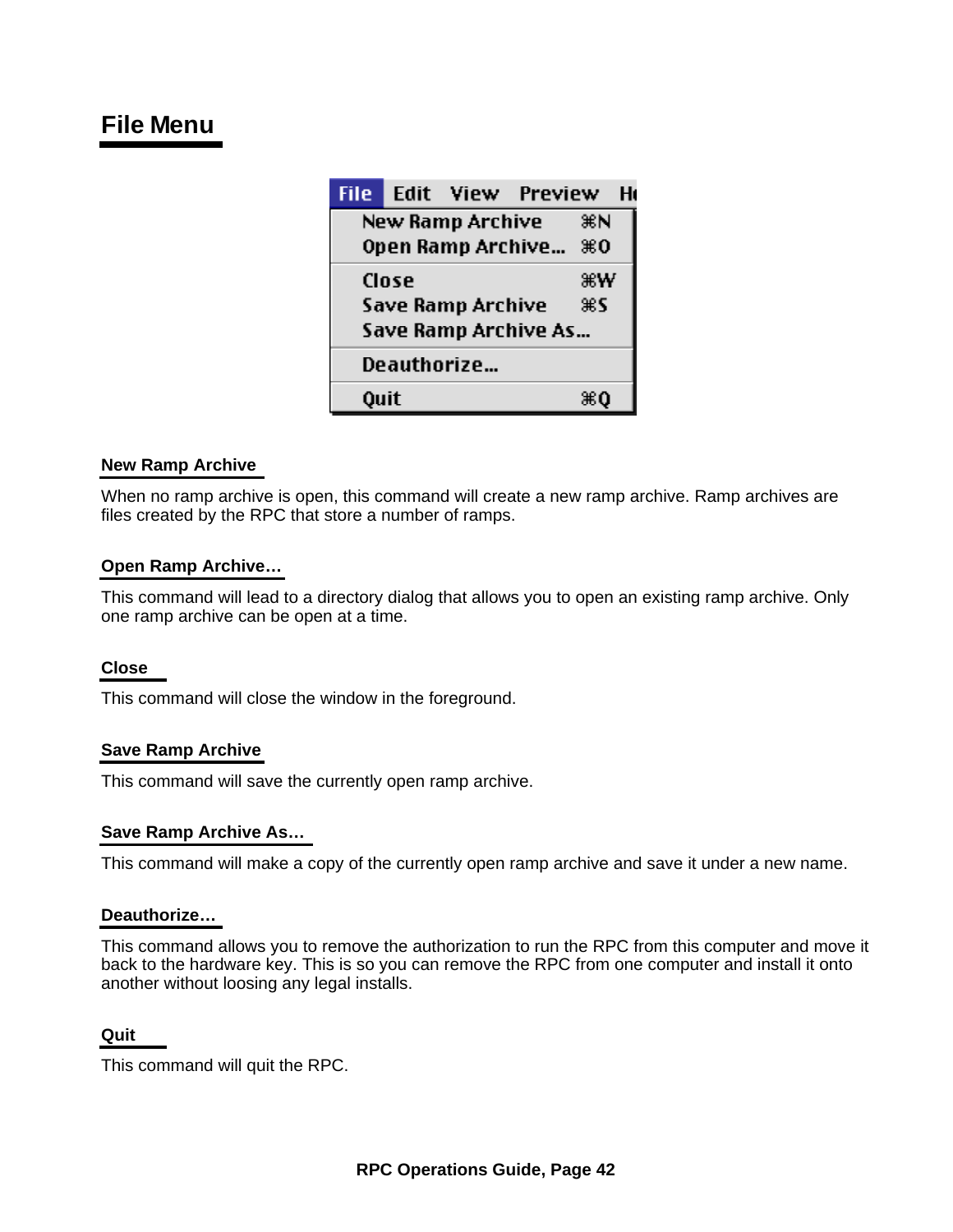# **Edit Menu**

| Edit  | View        | Preview |
|-------|-------------|---------|
|       | Can't Undo  | ЖZ      |
| Cut   |             | жx      |
| Copy  |             | ЖC      |
| Paste |             | æγ      |
| Clear |             | жB      |
|       | Select All  | ЖA      |
|       | Preferences | ЖG      |

# **Undo**

This command will undo the last action performed.

# **Cut/Copy/Paste/Clear/Select All**

These are the standard commands found in any program and should be explained sufficiently in your computers documentation.

### **Preferences**

This command will open the RPC Preferences window.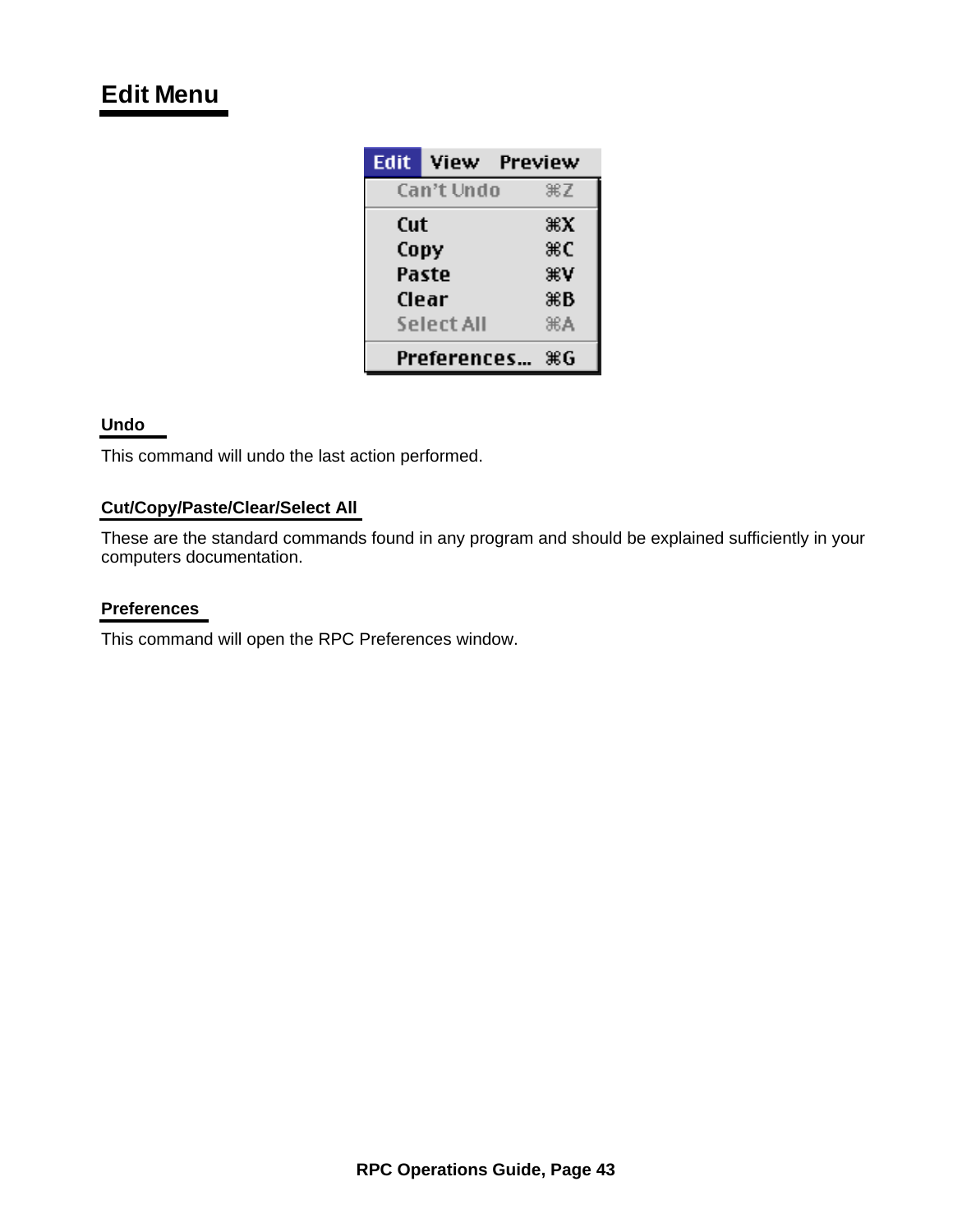# **View Menu**

| <b>View</b>           |                   | <b>Preview</b>           | Help       |    |
|-----------------------|-------------------|--------------------------|------------|----|
|                       |                   | <b>Connect to Camera</b> |            | ЖL |
|                       | Camera Controller |                          |            | ЖK |
| <b>Ramp Editor</b>    |                   |                          | ЖF         |    |
| <b>Preview Window</b> |                   |                          | $\ddot{x}$ |    |
|                       |                   | <b>Quick Help</b>        |            | жн |

### **Connect to Camera**

This command will either bring the Connect to Camera window to the foreground, or, if it is not open, will open the Connect to Camera window.

### **Camera Controller**

This command will either bring the Camera Controller window to the foreground, or, if it is not open, will open the Camera Controller window.

### **Ramp Editor**

This command will either bring the Ramp Editor window to the foreground, or, if it is not open, will allow you to open an existing Ramp Archive or to create a new one.

### **Preview Window**

This command will either bring the Preview window to the foreground, or, if it is not open, will allow you to open a movie.

### **Quick Help**

This command allows you to enable or disable Quick Help.

When Quick Help is enabled, you can rest the cursor over any item on the screen, and a small explanation will pop up. The Quick Help item in the "View" menu has a checkmark when it is enabled, no checkmark when it is disabled.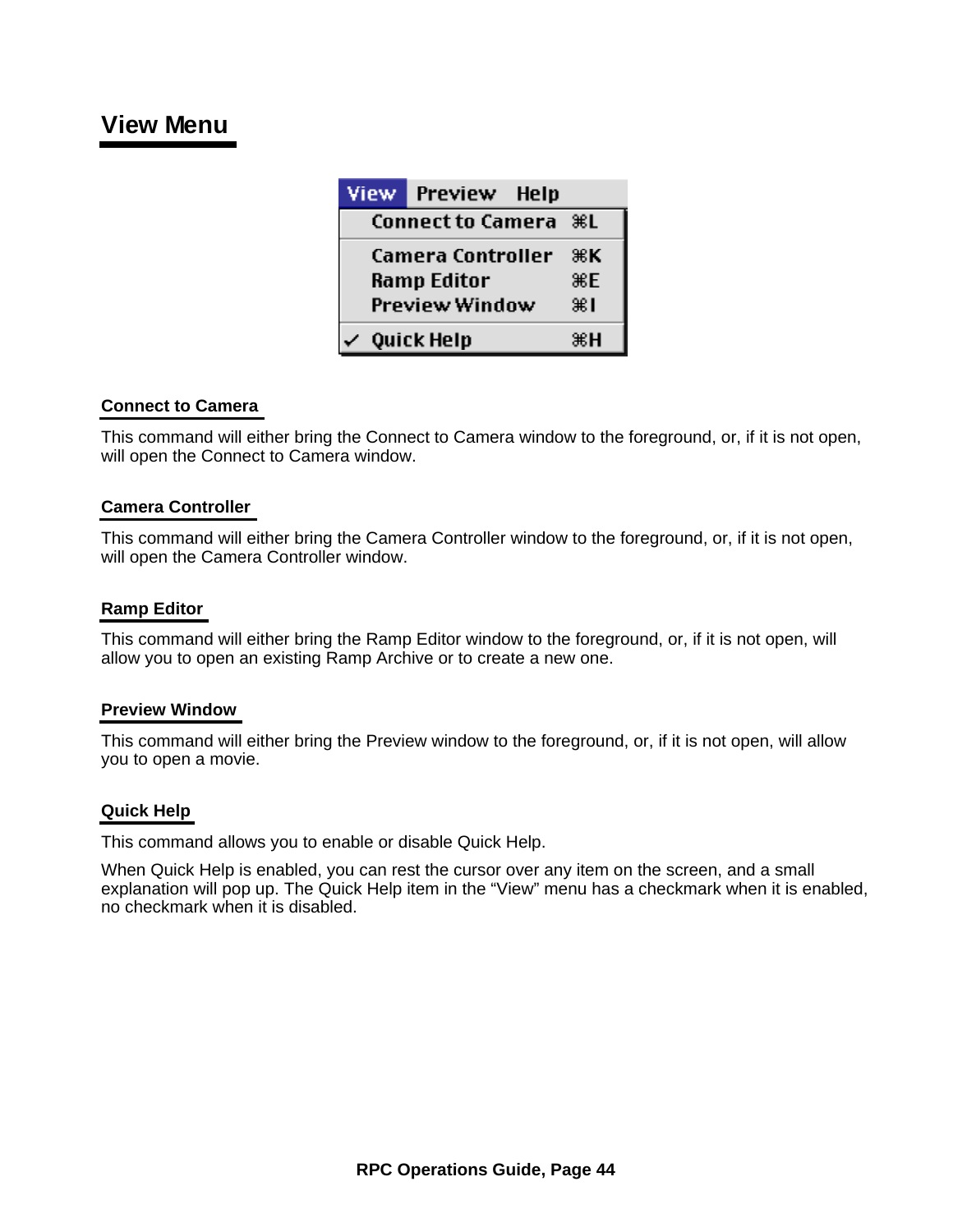# **Preview Menu**

| <b>Preview</b>         | Help           |                    |
|------------------------|----------------|--------------------|
| Open Movie             |                |                    |
| <b>Record Triggers</b> | ЖR             |                    |
| <b>Set Trigger</b>     |                | $*I$               |
| <b>Play Preview</b>    | $\mathbf{H}$ P |                    |
| Half Size              |                | Ж0                 |
| Normal Size            |                | 8€ 1               |
| Double Size            |                | $\divideontimes 2$ |
| 1.95 Size              |                | #3                 |

# **Open Movie…**

This command allows you to choose a movie that will open in the Preview window.

# **Record Triggers**

Choose this command to record preview triggers. Once the Record Triggers command is chosen, all existing preview triggers will be erased, and the movie will play at normal speed. Use the Set Trigger button or menu command to place preview triggers.

# **Set Trigger**

Once the Record Triggers command has been issued, all existing preview triggers will be erased, and the movie will play at normal speed. At the moment in the movie where you want a preview trigger to occur, choose the Set Trigger command. A preview trigger will be placed in the preview timeline.

# **Play Preview**

This command will behave slightly different, based on which tab is chosen in the Preview window.

For **Ramp preview**, once at least one Preview Trigger has been set, use the Play Preview command to playback the preview. The preview will start at the Preview In Flag and end at the Preview Out Flag. It will speed up or slow down the playback of the movie to simulate what the ramp in the Ramp Editor window will look like once filmed. Please note that how fast the movie will be played back by the RPC is based on the speed set here AND on the playback speed set in the Preferences.

For **Offspeed preview**, choose the Play Preview command to see what the movie would look like if it would have been shot with a film camera at the speed set in the Shoot fps combo box. The preview will start at the Preview In Flag, and end at the Preview Out Flag. Please note that how fast the movie will be played back is based on the fps set here AND on the playback speed set in the Preferences.

# **Half/Normal/Double, 1.95 Size**

This command changes the size of the movie and of the Preview window. The 1.95 Size command will allow playback through some video cards that could not playback at Double Size.

### **RPC Operations Guide, Page 45**